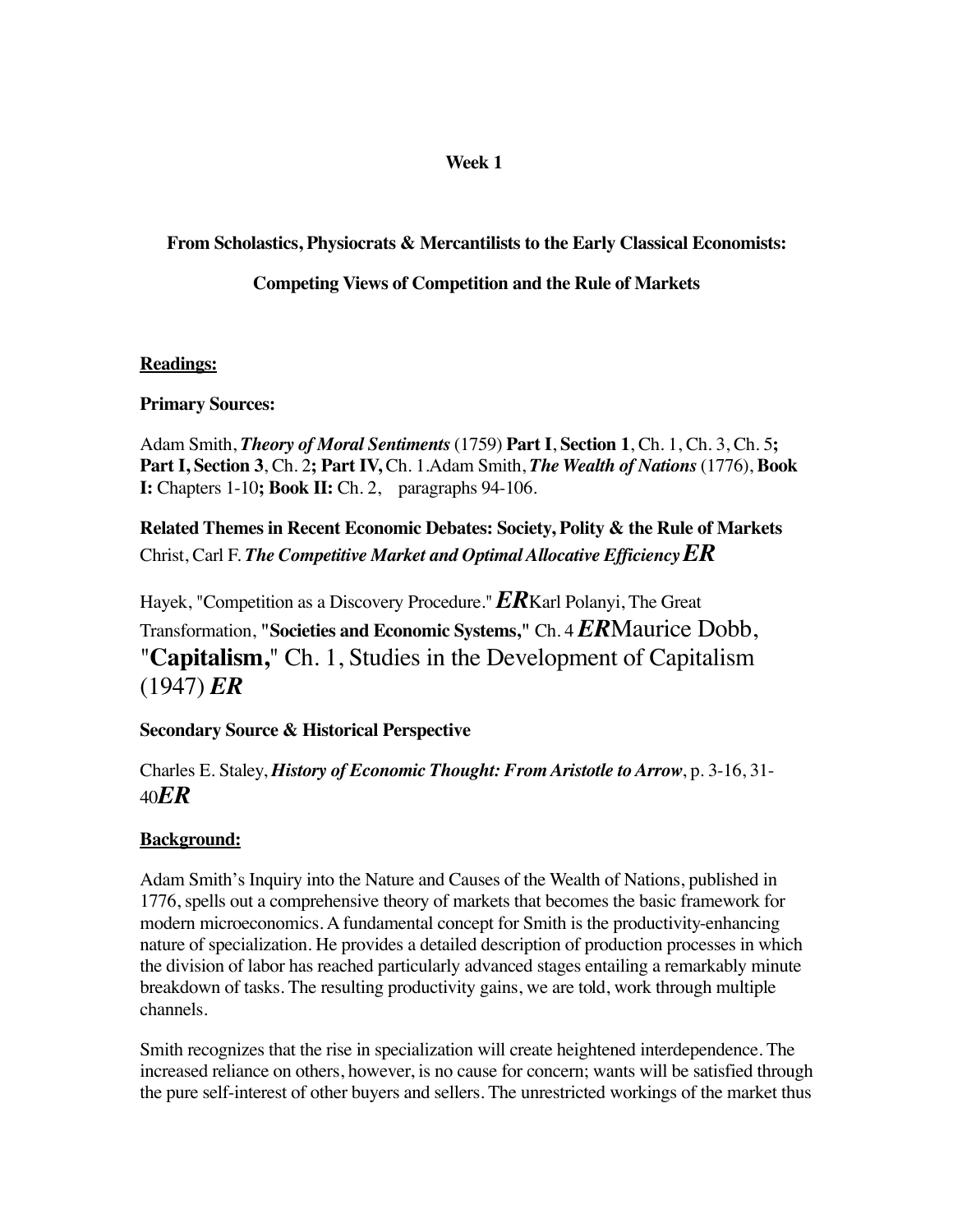provide the ultimate mechanism for coordinating a diverse set of economic desires. Furthermore, the productivity-enhancing benefits of specialization will grow with the extent of the market, thus making the expansion of trade a major engine of both economic growth and improved consumption opportunities.

In this week, we also see another side of Smith revealed in his earlier work The Theory of Moral Sentiments (1759). This manuscript was written more than a decade before the Wealth of Nations. You may want to compare Smith's view of human psychology from Moral Sentiments with his view of self-interested behavior in the realm of markets. Is any way in which to reconcile the two perspectives? Or has Smith's thinking simply evolved in a totally new direction by the time he writes the Wealth of Nations?

In order to encourage you to think more deeply about Smith's classical analysis and the subsequent neoclassical formulations, I have included in this week's readings material by Karl Polanyi (1886-1964), Maurice Dobb (1900-1976), Hayek (1899-1992) and Carl Christ (1923 - ). Polanyi suggests that the social relations and behavioral motives described by Smith were neither natural & "universal" nor historically typical. He offers an alternative view of the division of labor and the self-regulating market. While Smith emphasized the mechanical efficiency inherent in the division of tasks, Polanyi looks at the social relations of production implied by this increased specialization and "rule of the market." Polanyi's analysis starts from viewing man as a social being with the trait of social orientation, not acquisitiveness, being the primary motivation for human behavior. From Polanyi's perspective, the division of labor in **pre**-capitalist arrangements was very different from that under capitalism. Under capitalism, increased specialization and division of labor typically cut labor off from owning the tools of production and, thus, from establishing any self-sufficiency separate from the capitalist enterprise. Maurice Dobb reinforces the importance of this new feature in the social organization of production. His chapter on the definition of capitalism illustrates how the meaning of the term itself has evolved along with changing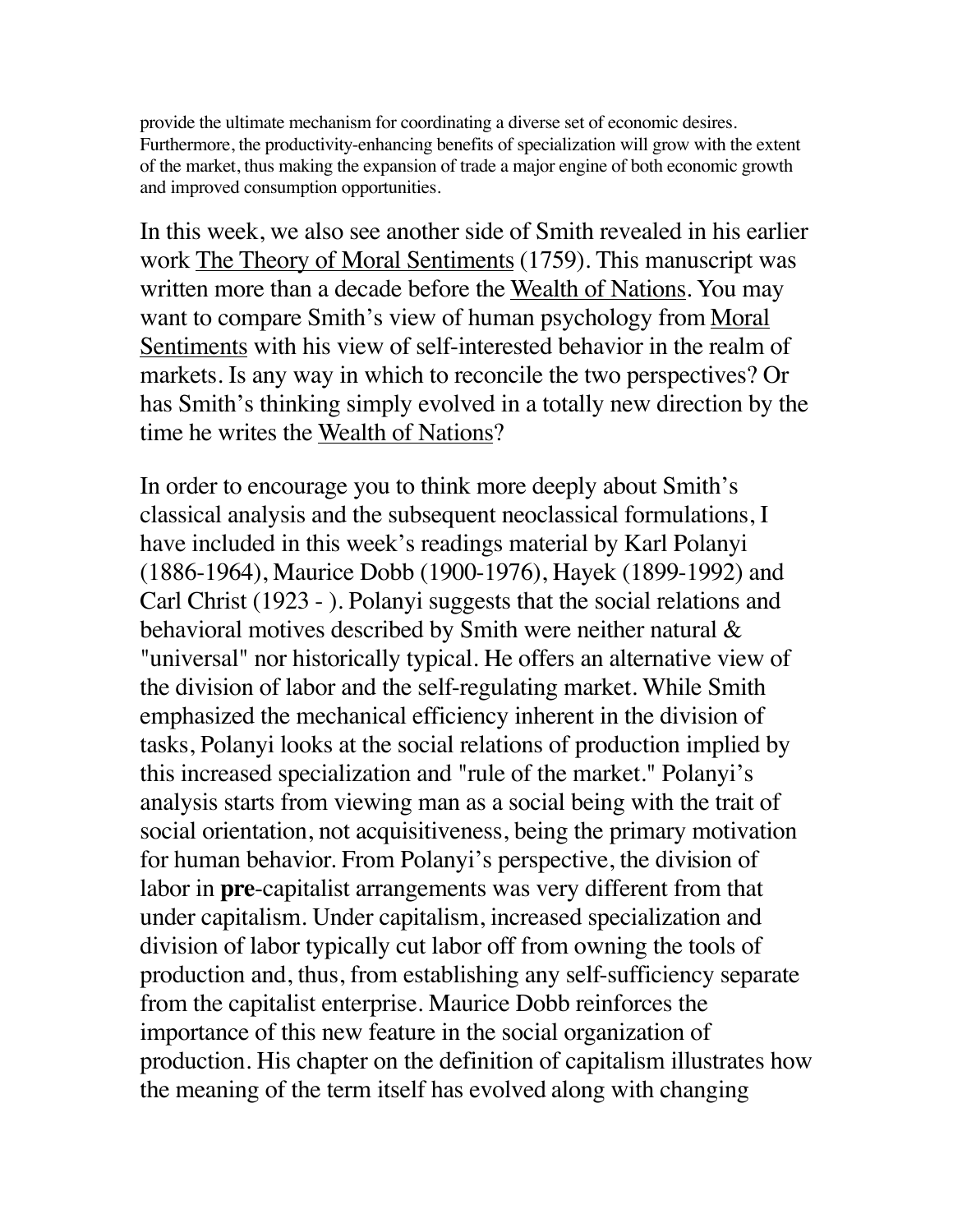economic arrangements of production and exchange.

Carl Christ provides an updated, neoclassical version of the conditions necessary for private markets to reconcile private and public interests. Most of Christ's conditions for perfect competition can be found in Smith's early chapters of the Wealth of Nations. You might ask yourself what is simply a re-statement of Smith and what is new? Likewise, Friedrich Hayek offers an interpretation of the workings of the competitive process in unfettered markets. You should think carefully about how Hayek's view of competitive markets compares with that of Smith and Christ?

The required secondary reading for this week, by Charles Staley, provides essential background for our introduction to the history of economic thought. Staley, describes the writings of both the Scholastics (c.  $13<sup>th</sup> - 14<sup>th</sup>$  centuries) and the Physiocrats (c.  $18<sup>th</sup>$  century). His overview of the Scholastics reveals that efforts to establish "economic truths" far predated Adam Smith, while his evaluation of the Physiocrats suggests that they deserved more attention than they were typically given by the early classical thinkers. Staley also provides a useful introduction to mercantilism, a topic which will be central to our discussion of trade and treasure in Week 2.

## **Essay Assignment:**

In writing your essay, make sure to demonstrate mastery of the assigned readings and be sure to explain any technical terms that you use. Support your arguments with evidence from the readings.

Your assignment for this week is to write an essay commenting on the following statement.

**From each of the economists studied this week and from the varied schools of thought, we seem to inherit starkly different views of competition and the rule of markets. Economists seem unable to agree on exactly** *what* **of value emerges from competition and on exactly** *how universal* **markets have been and need be in ordering human interactions. In fact, we find what might be interpreted as dramatically altered views even between the mature Adam Smith and his earlier, younger self! We are left with little guidance as to why we should value competition and whether, as Smith implies, it is always in the nature of man to be governed by market forces and to order human relations according to market rules.**

**Essay Mechanics**: All essays are due **in class** no later than the start of the Friday tutorials. This is a **strict** deadline. Late papers and late arrivals to class disrupt the structure of the tutorial. Please note that you must also upload your essay to TURNITIN.COM on Friday by 11pm. In order to sign up for our course in TURNITIN.COM, you will need the **course**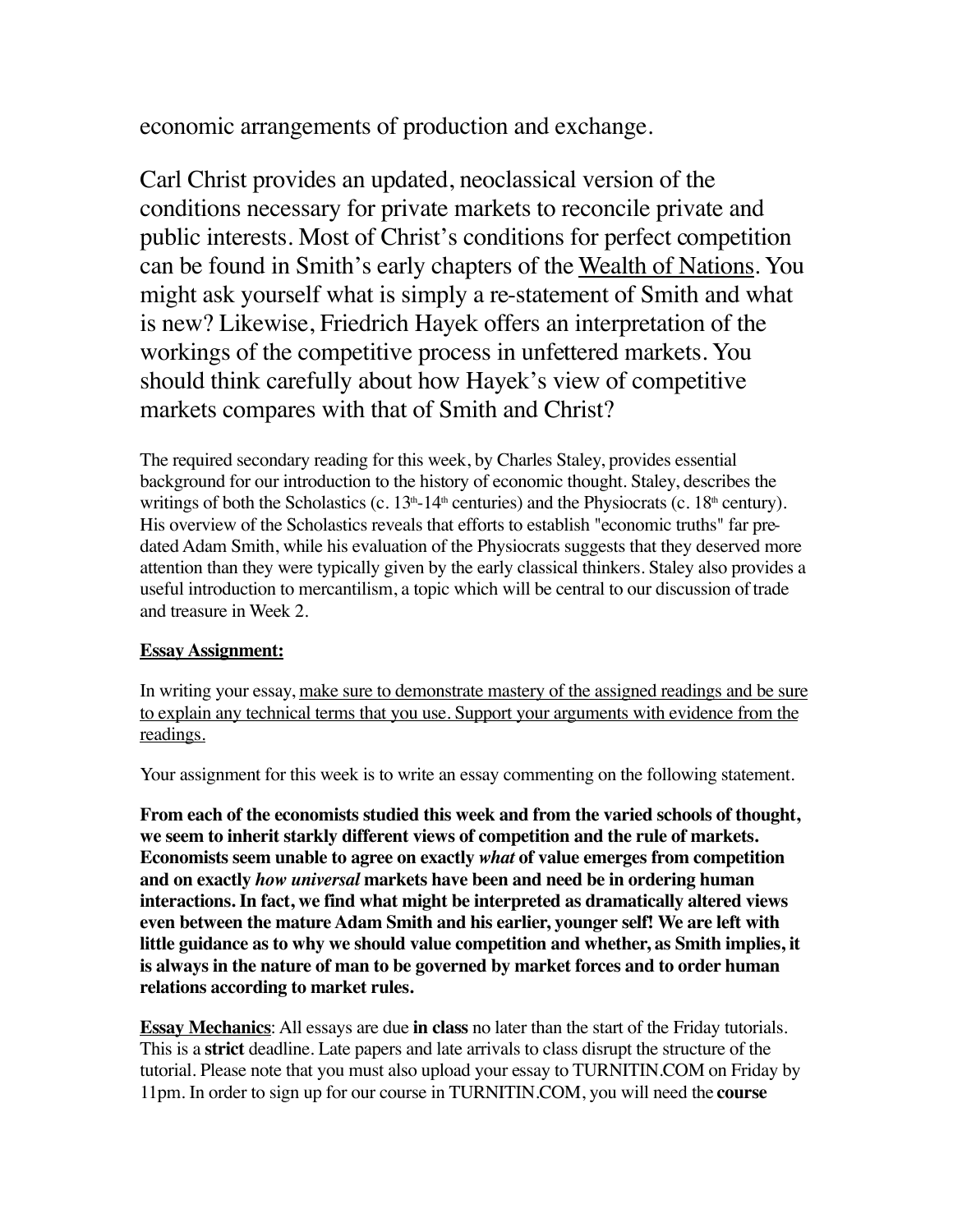**Essay Style:** I strongly recommend that you outline your argument before you begin to write. If you have difficulty starting, begin by using simple and standard expository style in sketching your outline: Intro (Theme and organizational structure of points to be addressed); Body of the Paper (Each paragraph has a point backed up by evidence from the readings); Conclusion (Add no new arguments here; Simply reiterate the theme and major points in compelling language). The intro and conclusion will form the first and last impression of your paper. As such, these parts should be particularly well written. In fact, you may want to refine these sections last. Please do not hand in an un-revised, un-edited first draft. Revise, edit, and polish BEFORE you submit the final paper.

Think of the first essay as a trial run. We will use it as an example of what to do and not do in your subsequent essays. Essays should be between 4-5 pages, double spaced, with one-inch margins and 12-point font. Number the pages! Provide a title for your essay. Make sure that your name is on the paper. You should use MLA format throughout your paper. Use in-text citations where possible. (Please see Diana Hacker, A Pocket Style Manual, for guidelines on this MLA style. You may purchase this very useful book at Broad Street Books. It has been ordered for our course, and I will use it as a reference tool throughout the semester.)

**Preparation of the Material:** You should prepare for your essay and your tutorial by considering the focus questions below. You need not address *all* of these questions in your essay, but consideration of these questions should be a part of your groundwork for preceptorial and tutorial discussions. For this reason, I strongly recommend that you jot down thoughts on each question as you review this week's material and prepare for tutorial.

**Focus Questions:** The following questions will help you focus your thoughts before you begin to organize your essay and will also help you prepare for this week's discussion.

Exactly how does the division of labor promote productivity according to Smith?

What does Smith mean by natural price? Market price? Use value? Exchange value? What factors determine each of these?

How does the competitive market reconcile public and private interests? What specific conditions are necessary?

Is Smith's view of human psychology from Moral Sentiments compatible with his view of self-interested behavior in the realm of markets from Wealth of Nations? Is there any way in which to reconcile the two perspectives?

Are free markets and unregulated trade always best in Smith's view?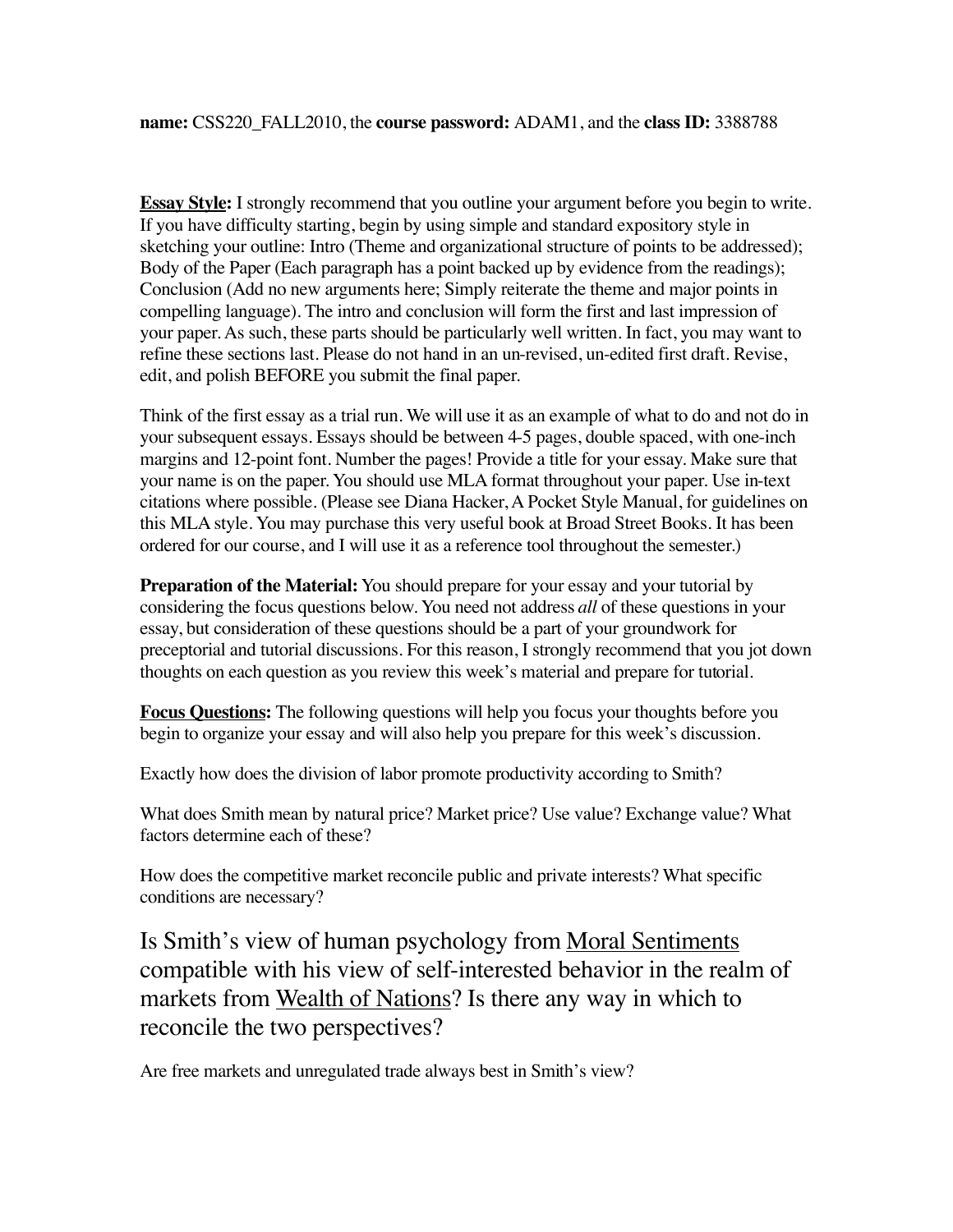What does Smith mean by the extent of the market, and why does he find it important?

Does the increased interdependence inherent in specialization successfully mesh with "egotistical" self-interested man in Smith's view? How does this happen in Smith's framework?

What is new and what is simply "more of the same" when you compare Christ's understanding of competitive markets with that of Smith?

How does Hayek's understanding of competitive markets compare with that of Smith? Christ?

Do any aspects of Smith's work show similarities with aspects of

a. Scholastic economic thought?

b. Physiocratic economic thought?

In what ways was Smith's analysis different

c. From that of the Scholastics

d. From that of the Physiocrats

In evaluating Smith's role in economic analysis, does Smith's work represent evolution or revolution in economic thought?

## **Week 2**

## **Trade and Treasure**

#### **Readings:**

## **Mercantilists**

Malynes, *Consuetudo vel lex mercatoria* (1636) p. 45-48, 227-9; Ch 2, 262-3, 280, 283-4, 286-7 Mun, *England's Treasure by Forraign Trade* (1664) **Classical Economists**Hume, " *Of Money* " and " *Of the Balance of Trade* " (1752) Smith, *The Wealth of Nations* (1776), **Book IV:** Chapters 1-8Ricardo, *Principles of Political Economy and Taxation* (1817), Chapters 7, 19, 22, 25, 28, 30**Related Themes in Current Economic Debates:**

Stiglitz, *Globalization & its Discontents, Preface-Ch.1* & *Social Justice & Global Trade* (2006)Krugman, *Does 3rd World Growth Hurt 1st World* & "*What do Undergrads Need to Know"* Faux, *"Trade Policy and the American Worker,"* (2010)Culbertson, *"A Realistic International Economics"* (1987) *(Optional)*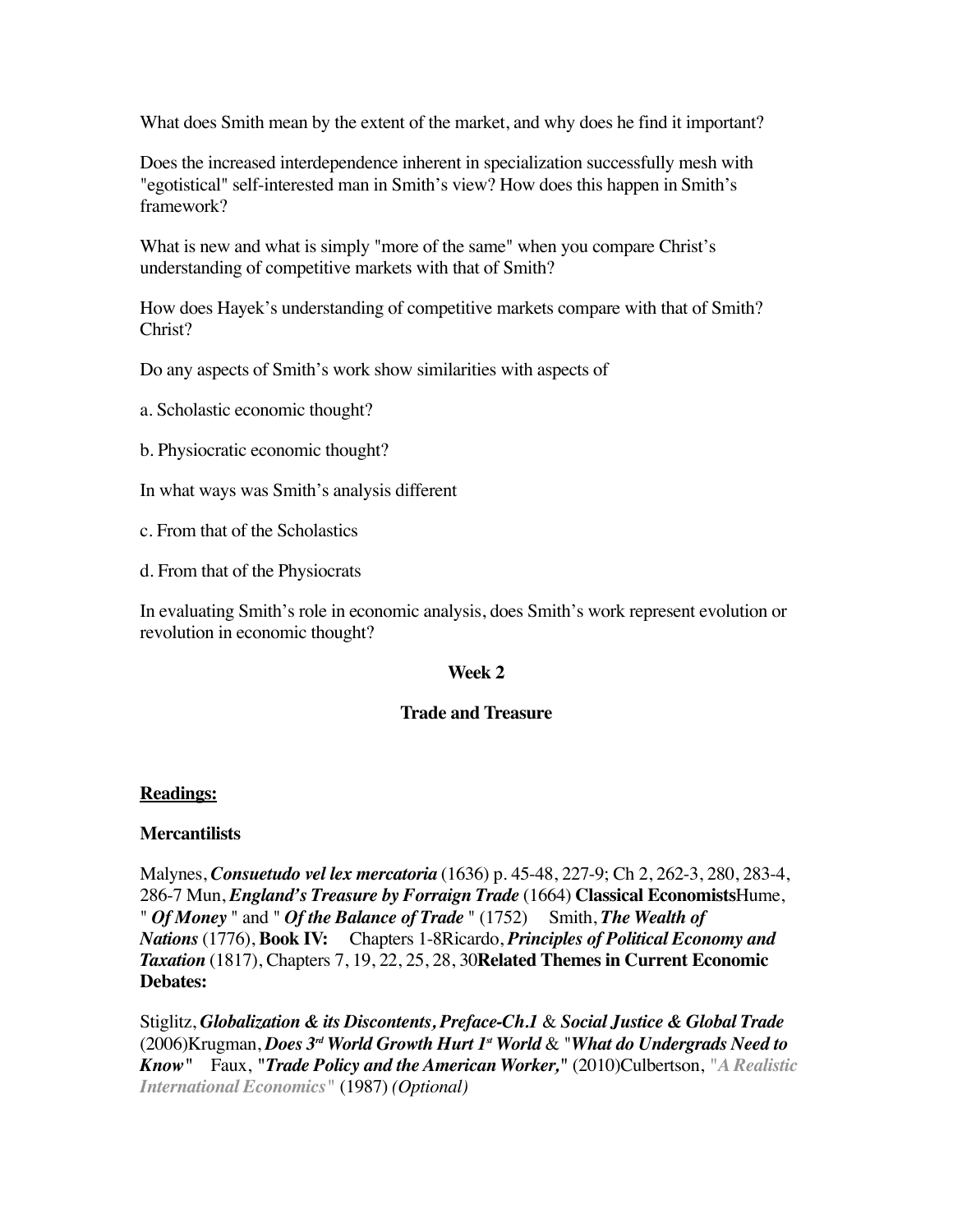#### **Secondary Sources:**

Johnson, *Gerard de Malynes & the Theory of Foreign Exchanges (JSTOR)*Staley, Review the pages from Tutorial 1 and add **pages 17-30**. (**ER)**

## **Background:**

Adam Smith's Inquiry into the Nature and Causes of the Wealth of Nations spelled out a specific scenario for the promotion of economic growth. His discussion was, in part, a response to mercantilist strategies toward trade that had dominated policy in the seventeenth and early eighteenth centuries. You will find these strategies represented in two of the readings listed above. The first, published in 1636, is Consuetudo vel lex mercatoria by Gerard de Malynes. The second is the tract England's Treasure by Foreign Trade, written by Thomas Mun (1571-1641) and published posthumously in 1664. Although the thinkers labeled "mercantilists" by Adam Smith held disparate views, their writings generally agreed on the need for a favorable balance of trade (i.e. the value of exports exceeds the value of imports). The policy was said to increase the stock of "treasure" (gold and silver) and thus enrich the nation.

Two strands of mercantilist thought (c.  $17<sup>th</sup> - 18<sup>th</sup>$  centuries) should be considered. According to the "bullionist" position, the state should prohibit the export of gold and silver in order to maximize the stock of treasure. In contrast, certain mercantilists maintained that a properly directed outflow of treasure would ultimately add to the stock of precious metals held by the state.

In reading this week's material, you should decide which of these positions is taken by Thomas Mun and why. Note that Mun was an official in the East India Company, a chartered monopoly created in 1600. The Company held exclusive rights to all British trade to the east of the Cape of Good Hope, including Asia, the Indonesian archipelago, and East Africa. It was authorized to export annually up to 100,000 pounds of treasure.

Smith (1723-1790) offered a prescription for economic growth that called for the removal of trade restrictions. Remember that Smith published his Wealth of Nations in 1776, about 100 years after Mun's treatise. The two were not contemporaries. In fact, Smith was born more than 150 years after Mun. While Mun lived in a world of transition toward a newly emerging capitalist system, Smith observed a world in which the major traits of capitalist production and exchange had become evident.

Smith's call for free trade was consistent with arguments summarized earlier by David Hume (1711-1776). Writing in the mid-eighteenth century, Hume argued that a serious flaw afflicted that mercantilist thinking. He based his criticism upon the notion of a self-adjusting, specieflow mechanism. In the articles by Hume listed above, one finds Hume's description of this adjustment process along with the fundamental elements of the quantity theory of money. This latter concept provided the foundations for the modern-day quantity theory, which became a prime target in the writings of Keynes (1883-1946) and occupied the center of many macroeconomic debates in the decades to follow. Keynes' interpretation of mercantilist thinking was more sympathetic. His contrasting interpretation of mercantilism, found in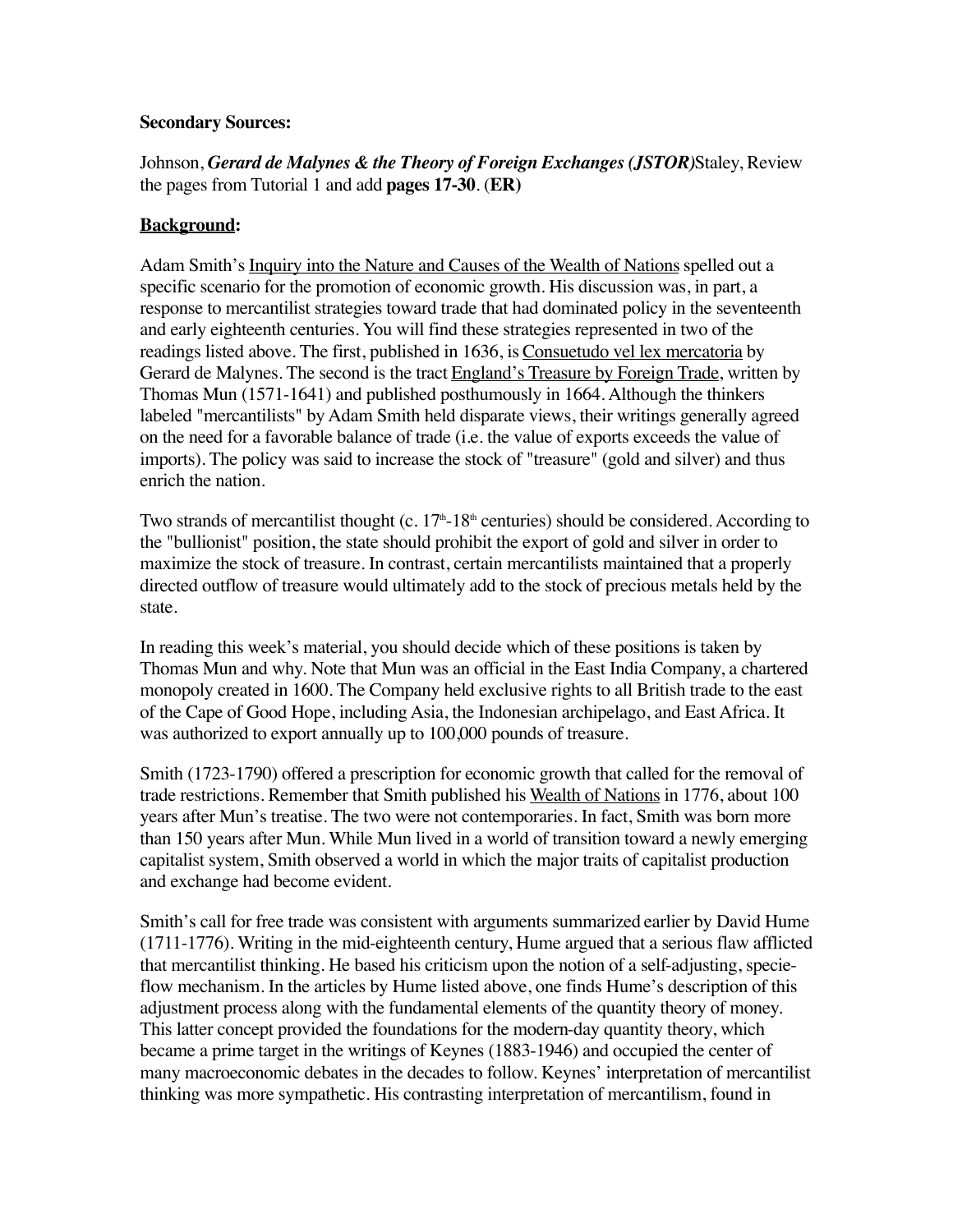Chapter 23 of The General Theory of Employment, Interest and Money, is included in your readings for week VII of our tutorial.

In his Principles of Political Economy and Taxation, published in 1817, David Ricardo (1772-1823) investigates international specialization and refines the gains-from-trade argument. The concept of comparative advantage is central to his analysis. By numeric example, Ricardo demonstrates that when wine made in Portugal exchanges for cloth made in England, both countries increase total "enjoyments." This defense of free trade bolsters Ricardo's attack on the Corn Laws, restrictive tariffs imposed on the importation of grains. British grain prices, at the time, far exceeded the prices of imported foreign grains. In restricting grain imports through the Importation Act of 1815, the landed classes, who still controlled Parliament, hoped to prop up grain prices and protect their income. The Corn Laws were to stay in place until 1846. Their demise reflected a shift in political power away from the landed class.

The  $17<sup>th</sup>$  and  $18<sup>th</sup>$  century trade debates lend themselves readily to comparisons with more modern trade controversies. The readings by Paul Krugman, Joseph Stiglitz, and Jeff Faux bring the debates over gains from trade up to date. In their essays, Krugman and Stiglitz discuss what they consider the common misconceptions about trade made by people who, in their view, are less versed in economics. Jeff Faux, commenting on what we call free trade agreements today, argues that "This is not what Adam Smith, David Ricardo, and the classical advocates of free trade had in mind." Another critic of free trade is John Culbertson whose view is represented by the optional reading on your list for this week. John Culbertson provides an iconoclastic approach, attacking the standard trade analysis of modern-day economics and offering an alternative view of the State's role in the promotion of national interests. Culbertson's unconventional stand (for an economist) resulted in his trade analysis being condemned to obscurity. In fact, Culbertson's work in this area was pointedly ignored by most of the economics profession. He had to resort to publishing his own books as standard publishers rejected his work. However, the article listed here was printed in a wellknown journal on the teaching of economics; his views, apparently, found a sympathetic ear among some in the profession.

## **Essay Assignment:**

Your assignment is to write an essay commenting on the following argument in light of the material you have studied for this week. You need not address every point made in the statement. Pick and choose so as to construct a cohesive argument. Support your argument with evidence from the readings:

**Generally speaking ... the mercantilist argument is NOT based on an intellectual confusion but rather on a desire to promote growth through expansion of the money supply and a wish to preserve sovereignty. Even today, a nation that permits unregulated transactions across its borders reduces its power to manage and guide its national economy, and to protect and advance the interests of its people. For example, if a nation prohibits its factories from polluting, but permits unregulated imports, competition will force businesses to shift their production to nations that permit polluting. . . .Permitting unregulated imports thus limits the laws and regulations that a**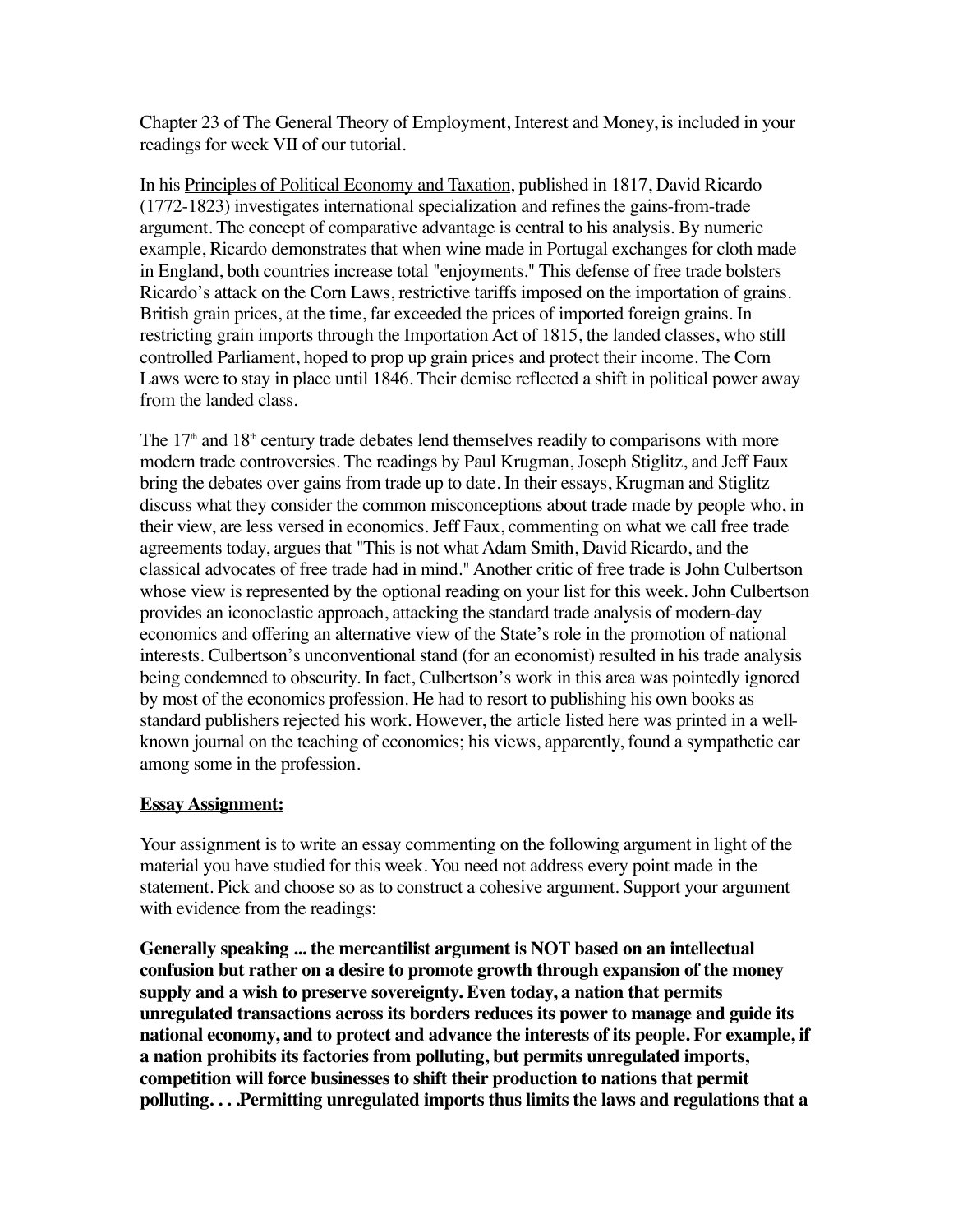**nation can maintain without losing its industries and jobs to other countries. More broadly, unrestricted movement of goods and money across national boundaries …reduces the independence of a nation and the ability to carry out chosen policies in pursuit of its goals and values. . . . By weakening the effectiveness of the nation as the framework of human organization, and by putting nothing in its place, the free trade espoused by … mainstream economists could do damage so great as to vastly outweigh any benefits it could confer in technical production efficiency and broadened consumption opportunities.**

In writing your essay, make sure to demonstrate mastery of the assigned readings. The following questions may help you focus your thoughts before you begin to organize your essay.

1) According to the mercantilist analysis of foreign trade, what was the best path to economic prosperity? Did the Physiocrats have the same point of view?

2) What factors might have motivated the mercantilist program?

3) According to Hume, what was the basic flaw in the mercantilist strategy?

a) What role did the specie-flow mechanism play in Hume's criticism of mercantilism?

b) How did the quantity theory of money enter into this critique?

4) To what did Smith attribute the mercantilist policies? What did Smith's attack on the mercantilists consist of and how was this argument related to Smith's notion of economic growth and national wealth?

5) Were free markets and unregulated trade always best in Smith's view?

6) What does Ricardo contribute to the trade analysis that was not already in Hume's or Smith's discussion of trade?

7) In what significant ways does Ricardo's approach to economic analysis contrast with Smith's manner of analyzing economic interactions?

8) What is the difference between absolute and comparative advantage, and what is the importance of this distinction?

9) Is there anything new in the view of trade presented by Krugman or Stiglitz? Explain

10) Exactly what does Faux mean when he refers to agreements such as NAFTA as "socalled" free trade agreements? Is there any merit to Faux's analysis?

11) How might Smith respond to the ideas presented by Faux? Would he find any points on which he and Faux might agree?

12) Do protectionist policies offer any elements of truth for modern-day macroeconomic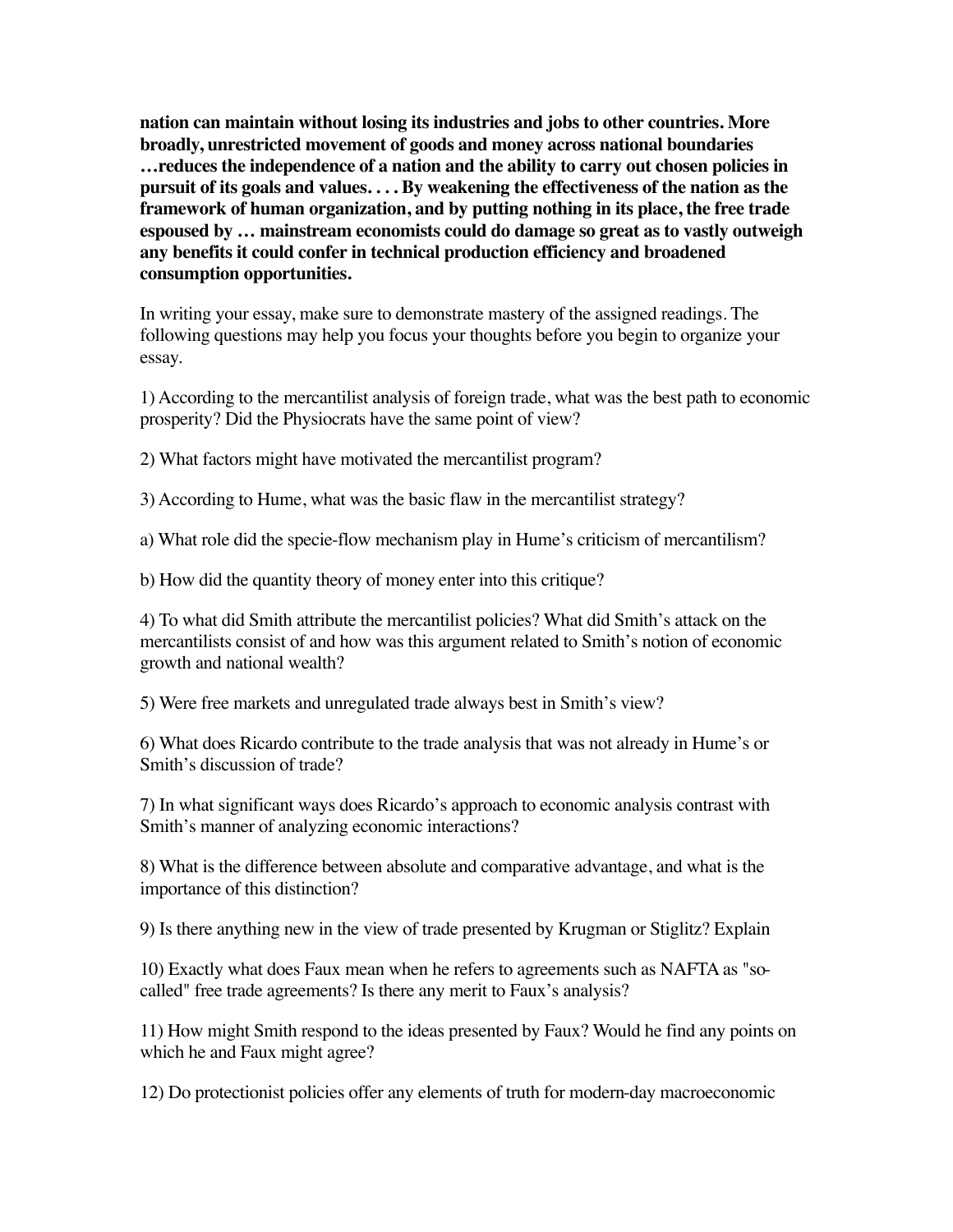analysis or policy? Upon what criteria do you base your decision?

13) Are free trade principles appropriate regardless of the particular economic system or historical period under consideration?

14) Are there any lessons to be learned in comparing the trade debates of the  $18<sup>th</sup>$  century with current controversies in international trade?

15) Did the progression from the Scholastics, mercantilists, and Physiocrats to the classical school represent pure progress in the sophistication of economic analysis, or were some elements of value for economic analysis lost with the decline of these three schools and the ascendency of Smith and Hume?

## **Week 3**

## **Sustainability and the Malthusian Question:**

## **Classical-Era Debates on Sustainability and Progress:**

Thomas Malthus, *An Essay on the Principle of Population,* (1778) Preface & Ch. 1,2,5,10William Godwin, *Enquiry Concerning Political Justice***,** (1793) Ch 1, 3, 4. Marquis de Condorcet*,* "*Historical View of the Progress of the Human Mind*" (1794) *Link 2*Jean-Baptiste Say, *Letters to Thomas Robert Malthus*, Letter 1 & Letter 2.

## **Related Debates in Modern Economic Analysis:**

## Phyllis Deane, "The Demographic Revolution" *Electronic*

*Reserve*Joseph Persky, *"Retrospectives: Classical Family Values," Electronic Reserve*Gretchen Daily & Ehrlich*, " Population, Sustainability... "* BioScience, Nov. 1992John Tierney*, "Betting on the Planet," Electronic Reserve*(*1990)*Lebergott*, "Per Capita Consumption and the Angel of the Lord" Electronic Reserve* (1993) Nafis Sadik, *"Poverty, Population, Pollution," Electronic Reserve* (1992)John Simon, *"Population Growth, Economic Growth & Foreign Aid,"* The Cato Jour

## **Background:**

Writing in 1778, Thomas Malthus (1766-1834) combined his theory of population growth with his understanding of agricultural production and came up with a decidedly gloomy conclusion. In the preface to his Essay on the Principle of Population, Malthus describes his work as a response to the views of William Godwin (1756-1836**)**, a philosophic anarchist, and Marquis de Condorcet, a supporter of the early stages of the French Revolution (later imprisoned for criticizing the tactics of the revolutionaries). In fact, Malthus was also reacting against the opinions of his father who supported the optimistic view of human nature and human progress espoused by Godwin and Condorcet. Henry Spiegel, in his book The Growth of Economic Thought, describes the role of family dynamics as follows: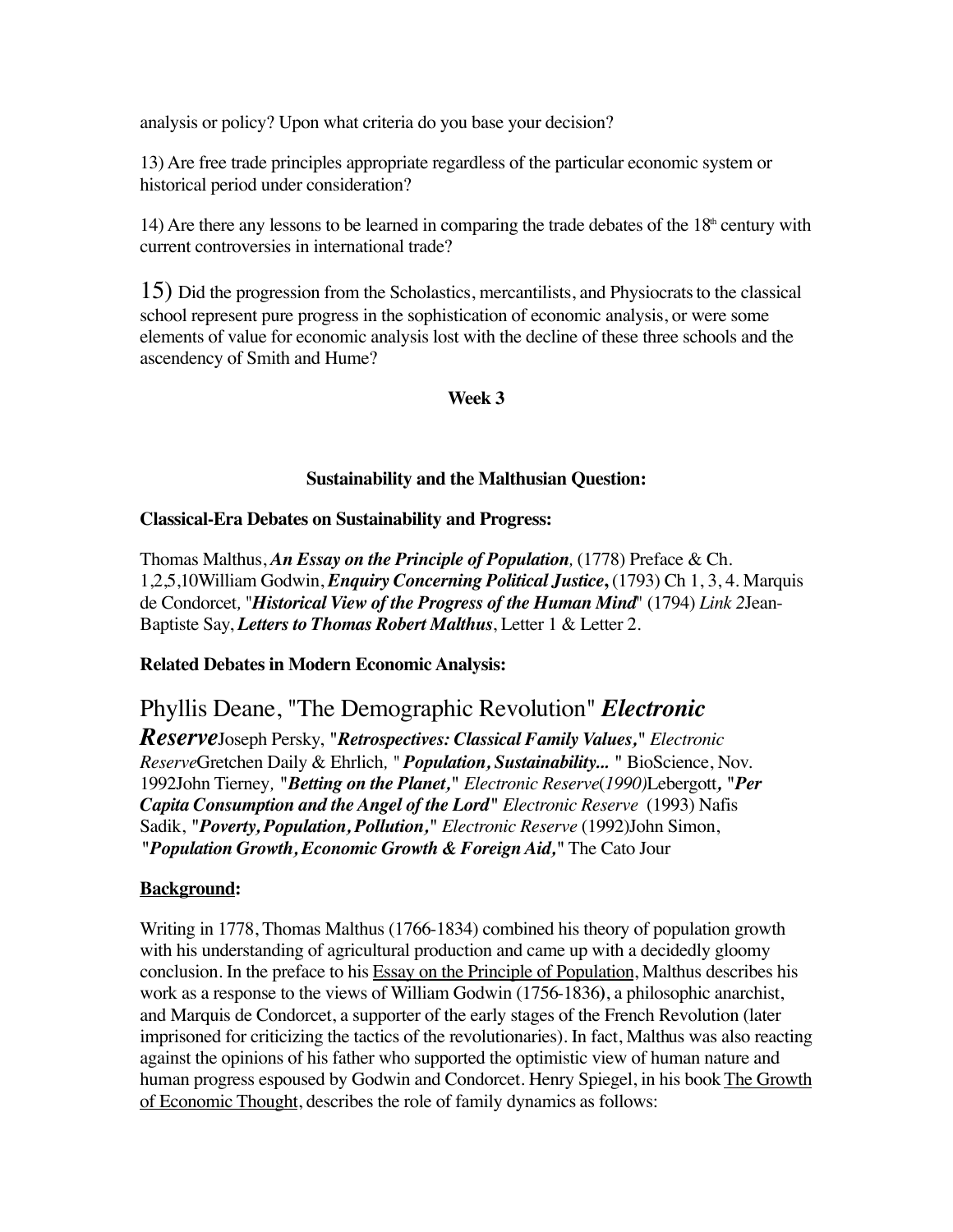"The history of ideas abounds with views that were formed in opposition to parental authority. Malthus, as well as Godwin and Condorcet, is an example of this. Just as Malthus, when rebutting Godwin and Concorcet, assailed the views of his father, so did Godwin and Condorcet develop their views of the world in conflict with their parents. Godwin, the grandson of dissident ministers and a lapsed cleric himself, was repelled by the narrow Puritanism of his father and never forgot the reprimand he received when, as a child, he profaned the Sabbath by playing with a cat. Condorcet, educated by Jesuits after having been brought up by a devout mother who consecrated him to the Virgin and made him wear girls' clothes until he was nine, became an ardent follower of Voltaire in his twenties and outdid him in his anticlericalism." (Speigel, Growth of Economic Thought, p. 168)

Family dynamics aside, Malthus and the utopians found little common ground. Where Godwin and Condorcet saw human achievement constrained by inequality and by the existing institutions, Malthus found human conditions bound by the immutable laws of nature, laws that no change in institutional arrangements could reverse. In fact, attempts to improve conditions through the English poor laws, according to Malthus, only served to exacerbate the recurrent population crises.

The English poor laws dated back to the early 1500s. In their earliest form, they established the responsibility of each parish for its poor. Money was to come from a voluntary "poor fund." Reformed multiple times over the ensuing years, the poor laws eventually relied on taxes for funding. They also delineated separate categories of poor for differential treatment, with some deemed deserving of aid and others not.

The population principles set forth by Malthus can be compared with what historians now know about population trends of that period. Your reading by Dean provides background on the population changes of the time and considers competing theories on possible causes and consequences of those changes. From the Dean reading, one might conclude that models of population growth require much more complexity than Malthus' framework allows. Ask yourself whether that is in fact the case or whether, instead, Malthus essentially succeeded in distilling a complex phenomenon down to its fundamental components.

The remaining readings for this week bring the population debates up to date. We see modern-day versions of the Malthusian perspective in sustainability discussions, in development debates, and even in recent controversies over welfare reform. The reading by Joseph Persky analyzes the 1996 U.S. welfare reform in light of its roots in Malthusian and Classical Economics. Meanwhile, Daily and Ehrlich, surpassing Malthus in terms of gloomy predictions, raise troubling questions about the earth's carrying capacity. The reading by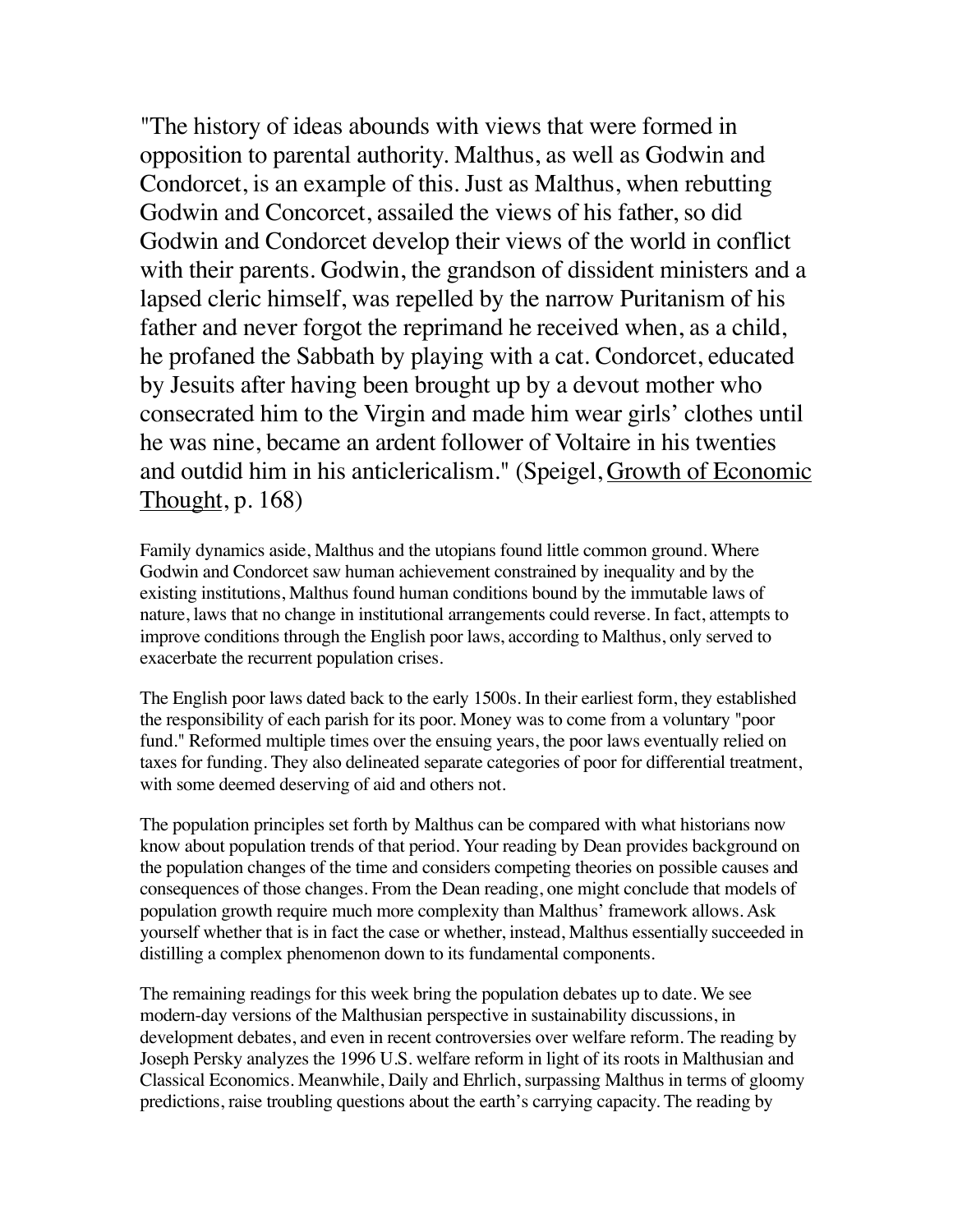Tierney describes the debate between modern-day Malthusians and "Cornucopians" and introduces economist Julian Simon who questions the Ehrlich doomsday scenarios. Simon's arguments hinge on his unshakable faith in the ability of prices and profits to create as-yetunimagined solutions to resource problems. In his Cato publication "Population Growth, Economic Growth and Foreign Aid," Simon takes us into the economic-development debates on overpopulation. Nafis Sadik provides an example of the "populationists" being criticized by Simon, while the excerpt from Lebergott's book considers the deeper welfare implications of births and deaths. In sum, you should have plenty to choose from in structuring this week's essay!

**Assignment:** Please comment on the following statement.

**The analysis of population developed by Thomas Malthus does not hold any relevance for modern-day issues of economic development, political economy or environmental sustainability. Current theorists who hark back to Malthus have misunderstood his analysis and failed to learn the lessons that should emerge from studying his thought.**

As part of your essay, carefully explain Malthus' population theory. As usual, be sure to demonstrate mastery of the assigned readings. The following questions may help you focus your thoughts before you begin to organize your essay.

1. How do geometric and arithmetic progression enter into the "Principles of Population" according to Malthus?

2. Why do differences in the quality of land matter?

3. What does Malthus mean by preventive checks and positive checks, and what role to they play in his theory.

4. When Malthus speaks of "oscillations," what does he mean?

5. How do wage and price adjustments figure into his analysis?

6. What are the impacts of the English poor laws according to Malthus?

7. In the views expressed by Malthus, are poverty and inequality necessarily negative phenomena?

8. How do Godwin, Condorcet and Malthus compare in their views of the malleability of human nature and the role of man-made institutions?

9. Do births enrich us or impoverish us?

**Essay Style:** Please see the assignment page for Week I to review the requirements for essay style and mechanics.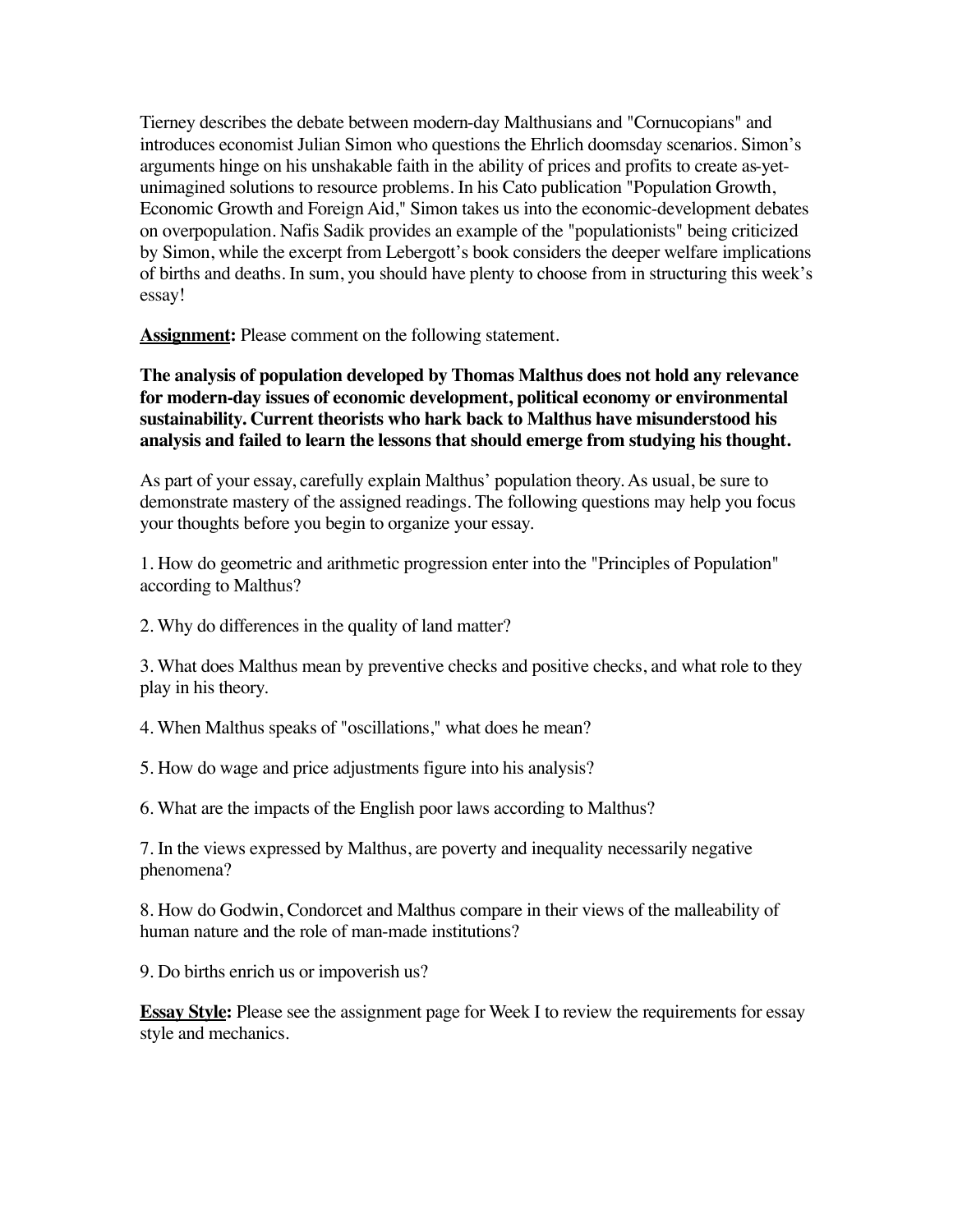#### **Week 4**

## **On Value and Price**

**Early Classical Theory:**Adam Smith, *The Wealth of Nations***, Ch. 11**Malthus, "*Observations on the Effects of the Corn Laws"* **&** *"The Nature of Rent"*Malthus, **Principles of Political Economy**

Book I, Ch.1, section II, p.34-49, **"On Productive Labour"**This is also at *Electronic Reserve*Book I, Ch. III, section VIII, p. 194-206, **"On the strict and necessary Connection of the Interests of the Landlord and of the State"**Book I, Ch. III, section IX, p. 207-217, **"General Remarks on the Surplus Produce of the Land"**Book II, Ch. I, section III, p. 314-330, **"Of Accumulation, or the Saving from Revenue to Add to Capital, considered as a stimulus to the Increase of Wealth."** David Ricardo, *The Principles of Political Economy and Taxation,* Ch1-6, 20, 32

## **The Utilitarians:**

Jeremy Bentham, *Intro to the Principles of Morals & Legislation*,Chs. I-IV and *Economic Writings, Vol. 3, pp. 120-123 (on frugality & prices), 257-258 (on government), 440-443 (on inequality) Electronic Reserve*J. S. Mill, Ch. 2, "*What Utilitarianism Is*" & Principles of Political Economy, Last 4 paragraphs of "Preliminary Remarks" & Book II, Ch. 1, "Of *Property*" Thompson, **Labour Rewarded**, CSS Library, selected pages.E. K. Hunt, "*Utilitarianism & the Labor Theory of Value*"Peter Davis, "*Cooperatives, Labor & the State: The English Labor Economists*"

## **Background:**

#### **Early Classical Theory on Value:**

In this week, we undertake an in-depth exploration of the concept of "value"and theory of price determination. As you read the sections of Smith, Malthus, and Ricardo, please focus on their individual efforts to explain rent, profit, and wages. Compare their theories on the source of "value" and on the manner in which value relates to price.

We will see that the Classical theorists, in analyzing value, factor payments and price determination, provide some false starts as well as some enduring principles for the subsequent development of neoclassical economics. While the Neoclassical theorists find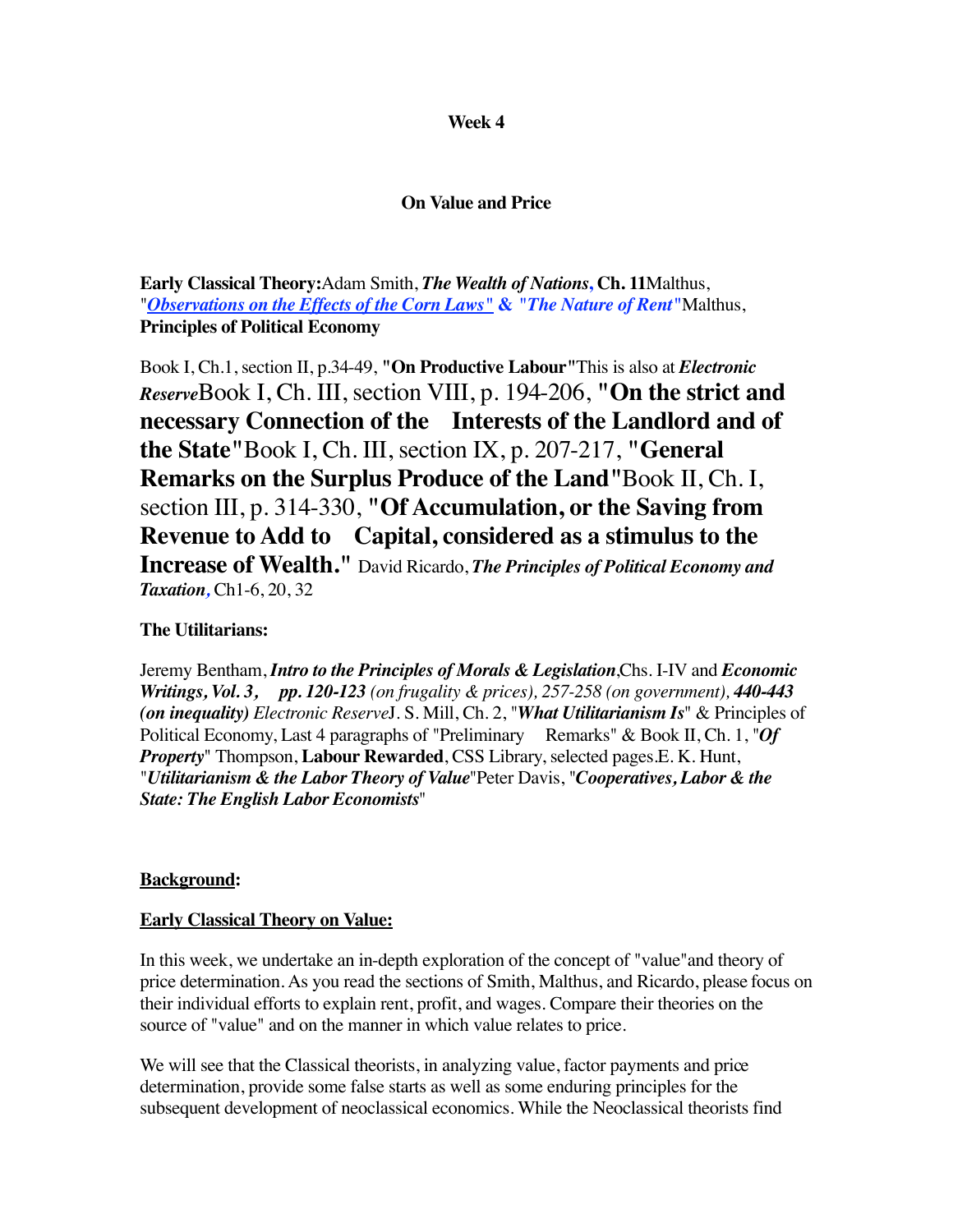Smith's theory of value wanting, the Ricardian theory of rent is of considerable importance for future developments in the field. The beginnings of supply and demand analysis are also here, although not with the sophistication provided later by marginal analysis associated with neoclassical theory. These writings, then, set the stage for the development of the neoclassical school of thought. At the same time, the seeds of radical and Marxian analysis are visible in these texts. The use of the labor theory of value and the emphasis on conflicting class interests prepares the way for economic theories that take a more critical view of the emerging system of production. In the coming weeks, we will explore both threads that emerge from this body of thought.

## **The Utilitarians on Value**

Jeremy Bentham (1748-1832) viewed human behavior as a rational and calculated seeking of pleasure and avoidance of pain. In 1789, he published An Introduction to the Principles of Morals and Legislation, which, in many ways, provided the philosophical basis for neoclassical economics. In it, he developed the "principle of utility" stating "all human activity springs from the desire to maximize pleasure." With this view, he moved away from the labor theory of value toward a utility theory of value. He hoped to obtain a scientific, mathematical explanation of exchange value derived from a commodity's use value. In his later years, Bentham was not solely a theorist but also an advocate of significant social reform. The assigned sections from Jeremy Bentham's Economic Writings, assembled by W. Stark in 1954, provide a brief look at Benthams's later views. Both his early and late phases provided the foundations for the Utilitarian school and influenced, among others, William Thompson and John Stuart Mill.

William Thompson (1775-1833), like Bentham, was a reformer, but with a more radical agenda. He was influenced by Robert Owen (1771-1858), the founder of the Owenite cooperative movement. Owenites advocated creation of self-governing, industrial and agricultural communities based on a sharing of the means of production and the elimination of private property. Thompson combined his commitment to the Bethamite utilitarian theory with a belief in the labor theory of value; only labor created value and wealth in his view. Rejecting the economic insecurity that he believed inherent in private ownership of capital, Thompson argued that workers should own their own capital and the materials necessary for production. He also argued that competitive markets should be allowed to function freed from the restrictions of monopoly and government protection of special interests. His perspective can be seen as an early version of egalitarian, competitive market socialism. At the same time, Thompson worried about the corrupting incentives that he felt were inherent in the principle of individual competition. These negative consequences, he believed, would emerge even under market socialism. In particular, he was concerned about the oppression of women. This subjugation, he argued, would be relieved only by rejection of traditional independent families and creation of cooperative arrangements to prepare food and raise children.

John Stuart Mill (1806-1873), son of the political economist James Mill (1773-1836), produced one of the leading books on economic theory of the mid  $19<sup>th</sup>$  century. In it, he tried to pay tribute to both Bentham and Ricardo by promoting a labor theory of value combined with utilitarianism. However, he qualified both theories so extensively that the final product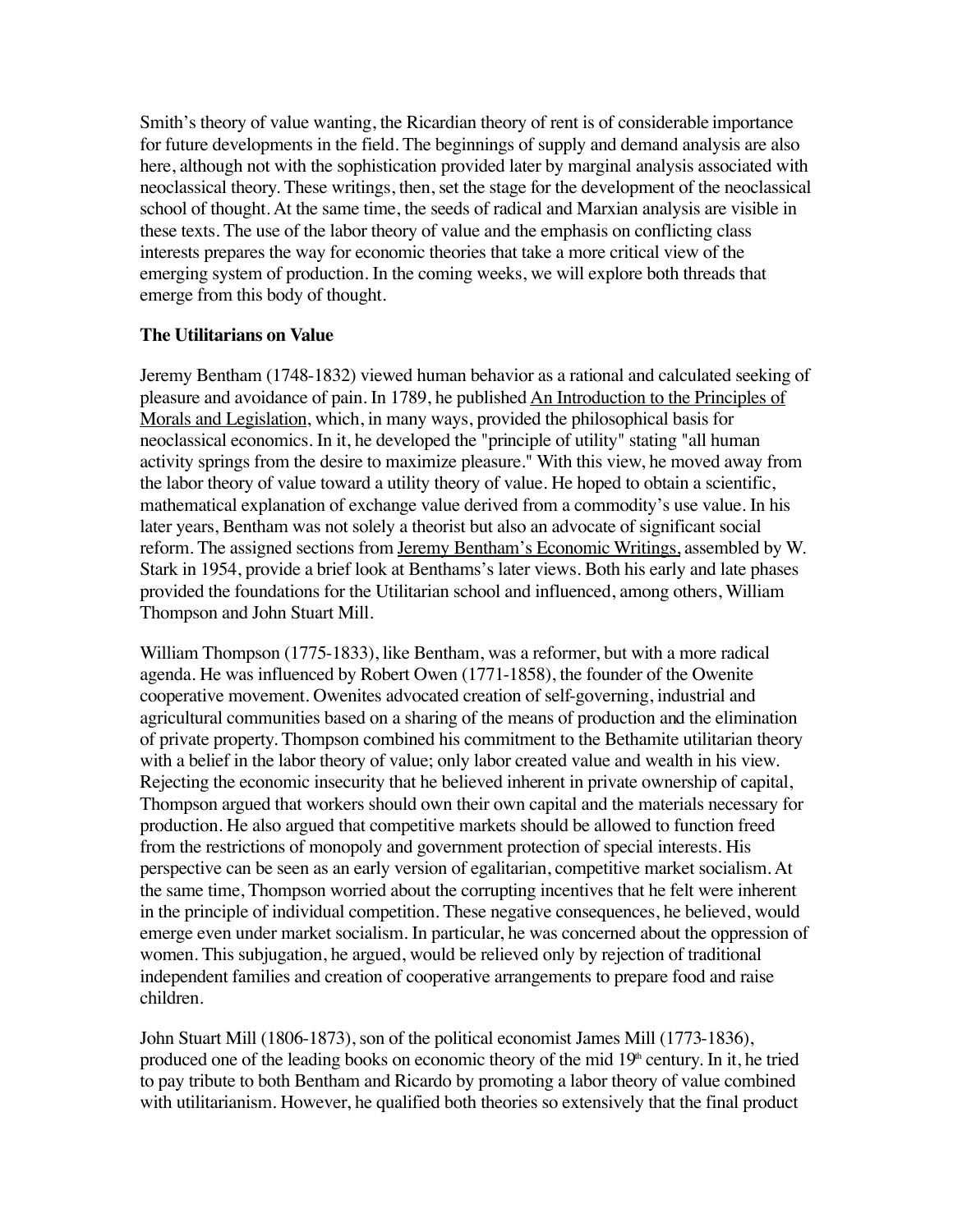was uniquely his own. In contrast to Frederic Bastiat (1801-1850), a contemporary who extended Smith's and Bentham's theory to an unqualified defense of private property, profit and the existing distribution of wealth, Mill took a more moderate stance. While Bastiat's writings prepared the way for the Austrian and Chicago schools of strict laissez-faire capitalism, Mill set the stage for more reformist elements sympathetic to redistributive policies and government intervention. Mill argued for theory to recognize the separation of the laws of production from the laws of distribution. Although the laws of production were unchangeable, in his view, the pattern of distribution was the result of man-made institutions which could, therefore, be altered.

**Assignment:** For this week's essay comment on the following statement:

**Reflect on the process by which "value" is explained by the various thinkers in the early Classical school of economics. Then consider the manner in which prices and value are explained by the various Utilitarian thinkers. It seems that the various perspectives on how value is created and the various views on how prices, wages, rents and profits are determined would have implications for the appropriateness of redistributing income.**

**It also seems that these views would naturally lend themselves to different views on whether unfettered markets entail a harmonizing of interests or a conflict of classes. This dichotomy is, in fact, what we tend to observe when we read Smith, Ricardo, and Malthus in contrast to Betham, Mill, and Thompson.**

In writing your essay, be sure to identify areas of agreement and areas of discord among the *three* authors. As always, be sure to demonstrate mastery of the assigned readings. The following questions may help you focus your thoughts before you begin to organize your essay.

## **Focus Questions on Early Classical Theories of Value:**

- 1. How is value created?
- 2. What is the distinction between "use value" and "exchange value?"
- 3. Where does "surplus" come from?

4. How is price determined? What is the difference between "natural price" and "market price?"

5. What is meant by the "necessary" components of costs of production?

6. How do the authors compare in their interpretations of rent?

7. How does rent emerge and what does it represent? How would you summarize the essential elements in the Ricardian theory of rent?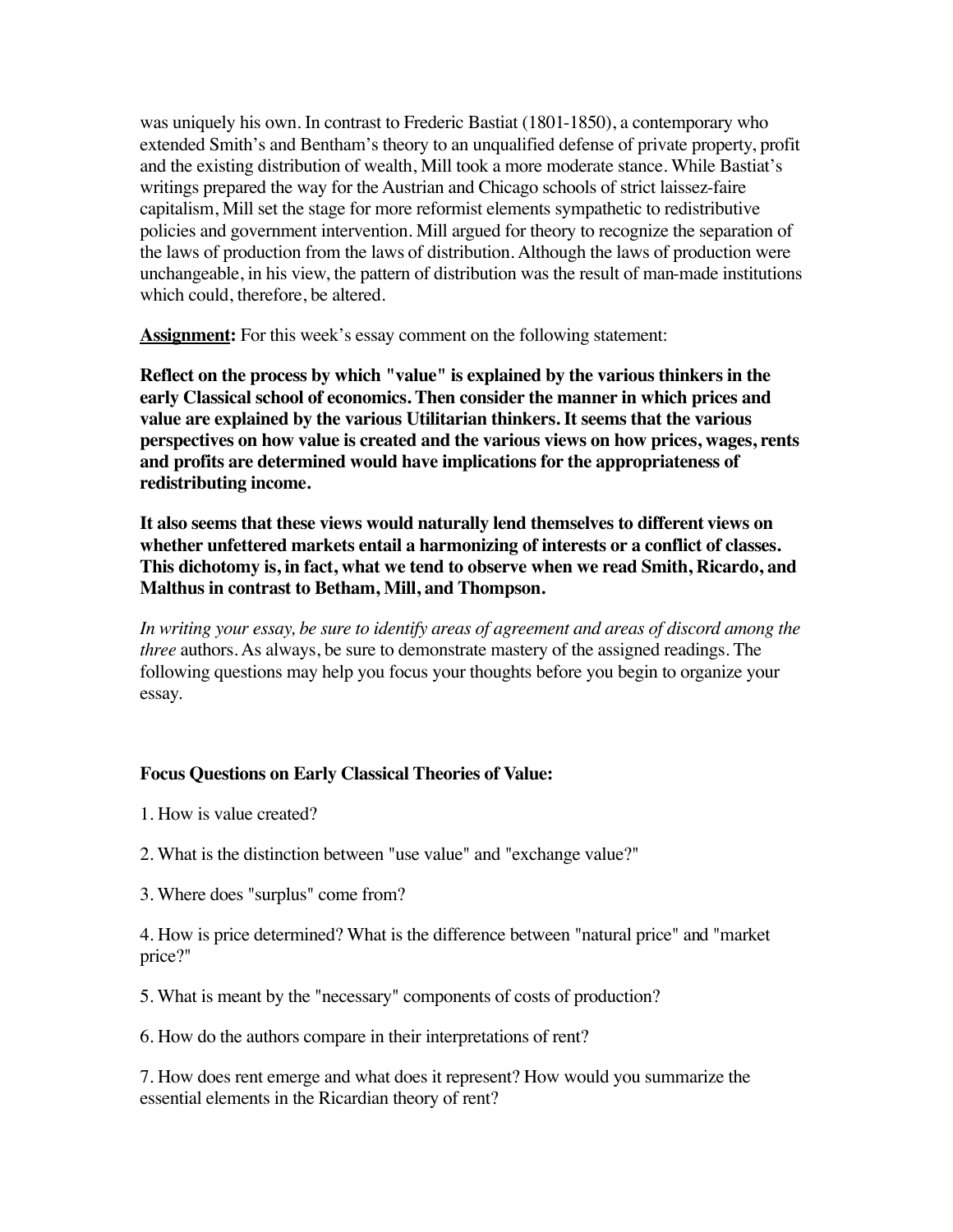8. In the Ricardian theory of rent, what is the importance of the least productive plot brought into production? What is the importance of equalization of returns to capital?

9. How do the authors compare in their evaluations of the owners of capital and the profit collected by the owners of capital?

10. Does the evaluation of the land-holding class differ across the three authors?

11. Are the three authors in agreement on the labor theory of value and on the necessary components of the costs of production?

12. In viewing the free market mechanism as integrative or divisive, do views of property rights and the laws of ownership play a role?

## **Focus Questions Utilitarian Theories of Value and Policy:**

1. What reformist themes, if any, do you see in the Utilitarian school? If they exist, do these reformist themes have a theoretical basis? If so, what is it?

2. Are there anti-reformist elements in the Utilitarian approach? If they exist, what are they and what is their theoretical basis.

3. What is Bentham's view of government? Mill's? Thompson's? Do they favor a laissezfaire approach or do they take a positive view of government intervention?

4. What role does diminishing marginal utility play in the analysis? What policy is implied by this concept according to Bentham?

5. What role does individualistic analysis play in Utilitarian theory? How does this mesh with the view of government?

## **Week 5**

## **Invisible Hand or Invisible Chains - Efficiency or Exploitation**

## **Secondary Source:**

Barber, *Chapter 5* Include the preface to chapter 5 and the epilogue to chapter 5

**Marx:** Karl Marx, *Capital***,** Volume I, Chapter 10 (sections 1-4 and section 6), *Capital***,**  Volume I, Chapters 26-32, *Capital***,** Vol I, Ch 1 (sect 1, 2); Ch 4, 6, 8, 9, 12,13, 14 (sect 1,2, 5); Ch 15 (sec 1-5, 9); Ch 16-18, 22, 23; Ch 25 (sect1-4).

## **Background:**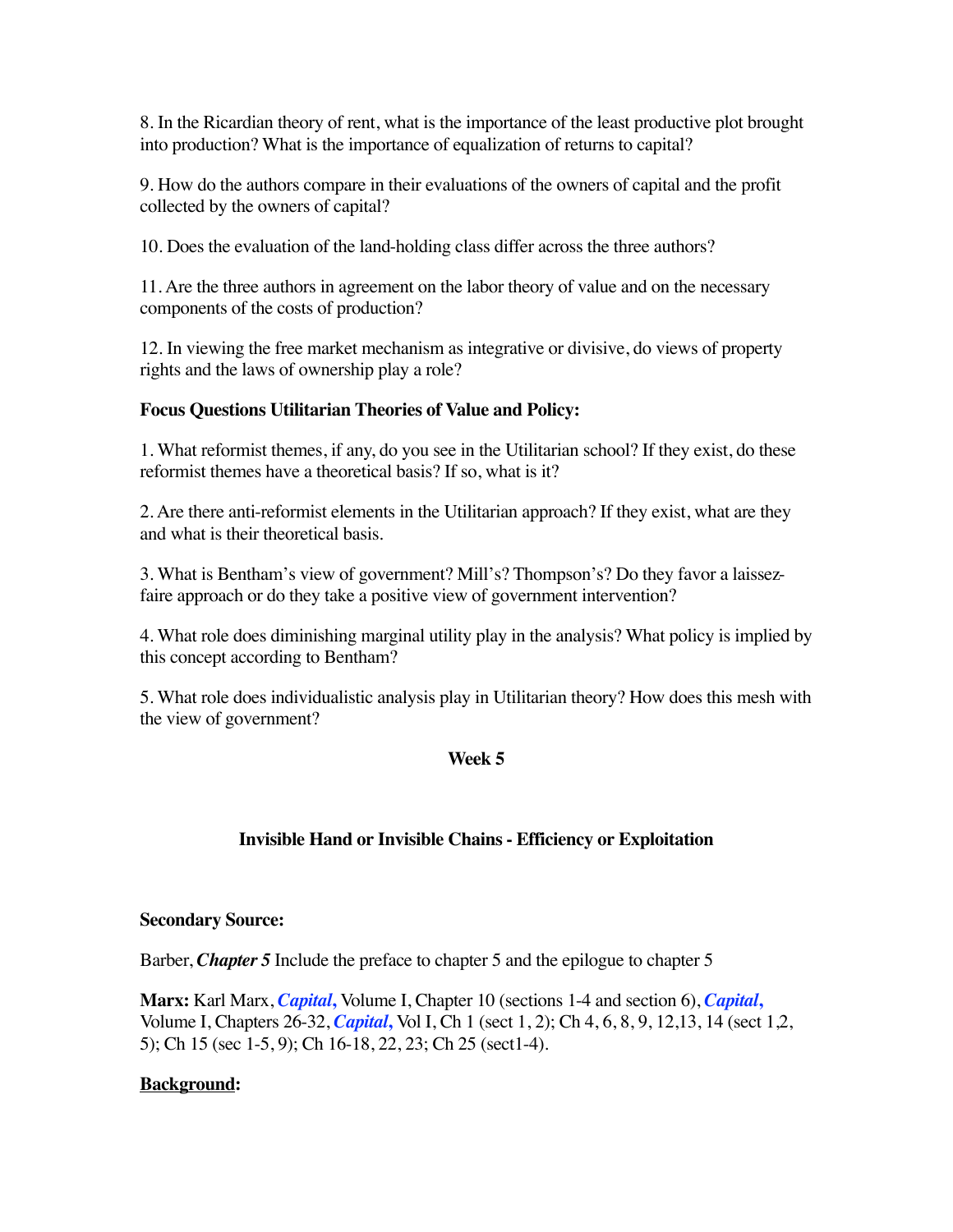I recommend that you start the Marx material by readings Barber, Chapter 5 for an overview. In addition, you might want to consult other secondary sources to get a variety of views and interpretations. However, when you write your essay, you should use your own words and select your own sections of the text to cite.

Your readings this week are mostly from Volume I of Capital written by Karl Marx (1818- 1883) and published in 1867. Marx built upon the foundations of the Classical theorists while mounting an acerbic attack on their general conclusions. It is difficult to get the flavor of Marx without reading a good portion of his material. For that reason, the reading assignment for this week is rather hefty. Start early! Here is the order in which I suggest you tackle the assigned pages of Capital.

First read Marx's description of the battle over the length of the work day along with his portrayal of child labor and overall working conditions. (Volume I, Chapter 10, sections 1-4 and section 6). Ask yourself what is the importance of this chapter in Marx's analysis. You may wish to return to that question after completing the more technical sections of this week's readings.

Next, I suggest that you read Marx's chapters on "The So-Called Primitive Accumulation." (Volume I, Chapters 26-32) This shows Marx as historian. The history, however, has a particular importance. It serves to illustrate the forces that spawned the capitalist system that will, in turn, lead to its demise. Feudalism gives rise to the forces that turn against it, just as Capitalism gives rise to the forces that bring about its own destruction. As you read these chapters, think about how Marx, the historian, and Marx, the economist, inform and complement each other. Again, you may wish to return to that thought after completing the more technical sections of Capital.

Finally, tackle Marx the economist and the technical details of his economic analysis. Do not simply rely on secondary sources, although they will prove helpful. Instead, read the assigned sections carefully and draw from the original source when writing your essay. The details of Marx's economic structure can be gleaned from the final set of assigned chapters: Volume I, Chapter 1 (sections 1 and 2); Chapters 4, 6, 8, 9, 12,13, 14 (sections 1,2, and 5); Chapters 15 (sections 1-5, 9); Chapters 16-18, 22, 23; Chapter 25 (section 1-4).

Keep yours eyes open for the entertaining bits amidst the turgid prose. For example, if you read carefully, you will find the following remark buried within less engaging material. "If we may take an example from outside the sphere of production of material objects, a schoolmaster is a productive labourer when, in addition to belabouring the heads of his scholars, he works like a horse to enrich the school proprietor. That the latter has laid out his capital in a teaching factory, instead of in a sausage factory, does not alter the relation."

**Based on your readings for this week, explain the essential features of Marx's economic argument in Capital. Point out similarities with the other economists that you have studied so far in the tutorial. Then comment on the following statement: "Marx is basically obsolete and unimportant for modern day analysis. This is true whether we look at his economic analysis, his analysis of historical change, or his analysis of class."**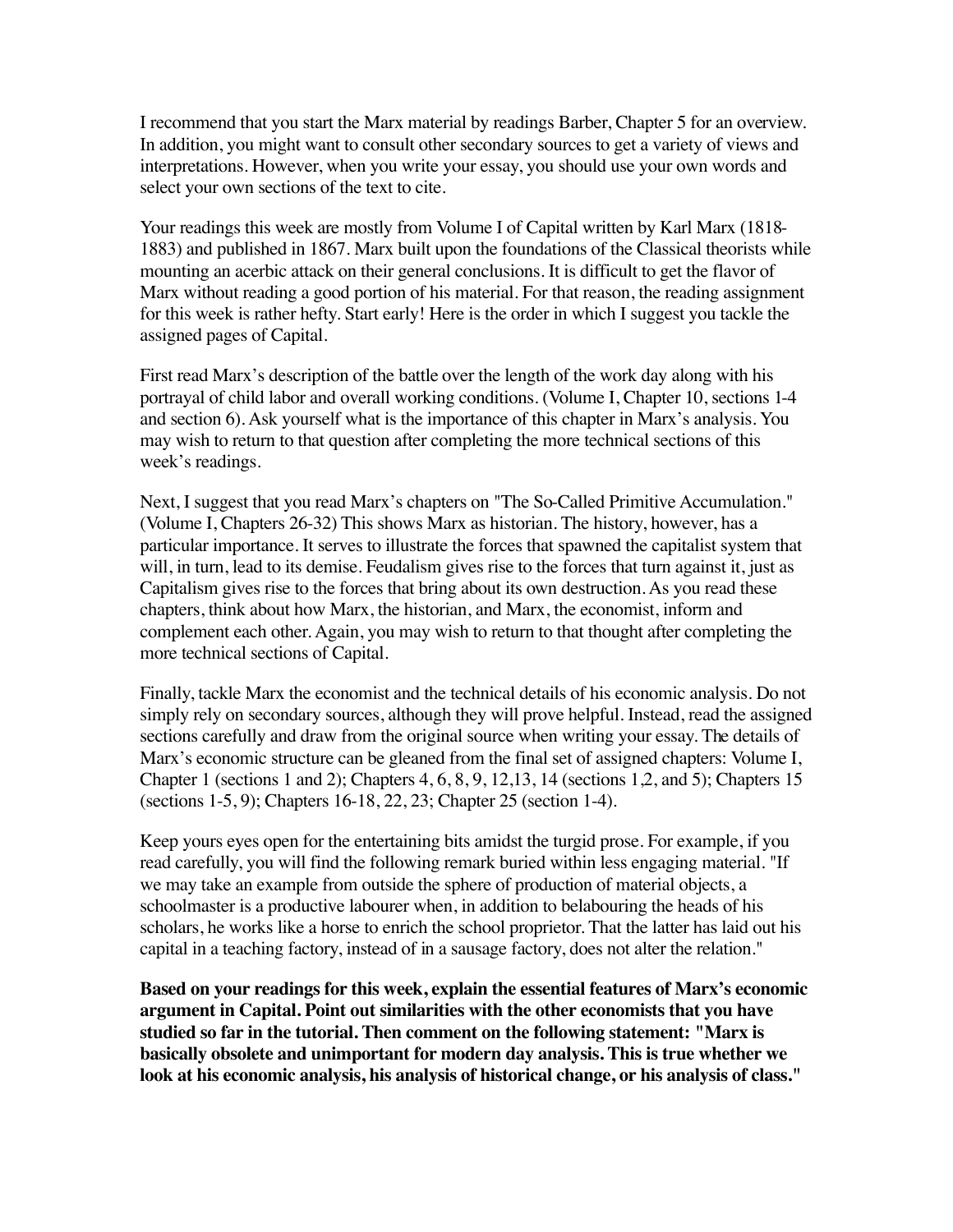Guidelines: Use your own words. Define all technical terms. In advance of writing your essay, be sure to review definitions of the following concepts and their importance in Marx's analysis. **Use value, exchange value, socially necessary labor time, C-M-C and M-C-M', labor power, surplus value, exchange value of labor power, necessary labor time, surplus labor time, constant capital, variable capital, rate of surplus value, rate of profit, primitive accumulation, crisis and stagnation.** As always, be sure to demonstrate mastery of the assigned readings.

Week 6

## **Marginalism and The Birth of Neoclassical Economics: What is old? What is new?**

## **Neoclassical Theory: The Marginalist Revolution**

W. Stanley Jevons, *The Theory of Political Economy*. (1871) Preface and Chapters II-IVCarl Menger, *Principles of Economics* (1871) Chapter 2George J. Stigler, "*Development of Utility Theory*" *ONLY* Section 1 of Part I (1950)

## **Neoclassical Theory: Welfare Economics**

George J. Stigler, *"The Development of Utility Theory" Part I (Sections II-IV)* (1950)J. B. Clark, *The Distribution of Wealth* Preface & Chs. 12 & 13 (1899)Pareto, Manual of Political Econ. Ch.3, para.14-37, 116; Ch. 6, para.32-37 **CSS Library** (1906)A. C. Pigou, *Economics of Welfare*, Part I: Chapter VIII (1920)Lionel Robbins, "*Interpersonal Comparisons of Utility: A Comment*" (1938)Nicholas Kaldor, "*Welfare Propositions of Economics & Interpersonal Comparisons*" (1939) Hal R. Varian, Intermediate Microeconomics: Modern Approach Ch. 30, 32 **CSS Library**

## **Background:**

Where Marx saw increasing concentration of capital, a series of more conventional economists found Smith's atomistic view of the market and Bentham's individualistic utility framework more appealing and worthy of further elaboration. Three economists in particular, in the early 1870s, published texts which are often credited with giving birth to modern-day neoclassical theory. Working separately, but publishing in rapid succession, their works established the school of economics associated with Marginalism, the decision-making process based on marginal analysis.

In his text, Theory of Political Economy, published in 1871, William Stanley Jevons (1845- 1882), used Bentham's utility theory as a starting point and developed a comprehensive utility theory of value. In the same year, Carl Menger (1840-1921) distinguished between total utility and marginal utility and linked marginal utility decision-making to price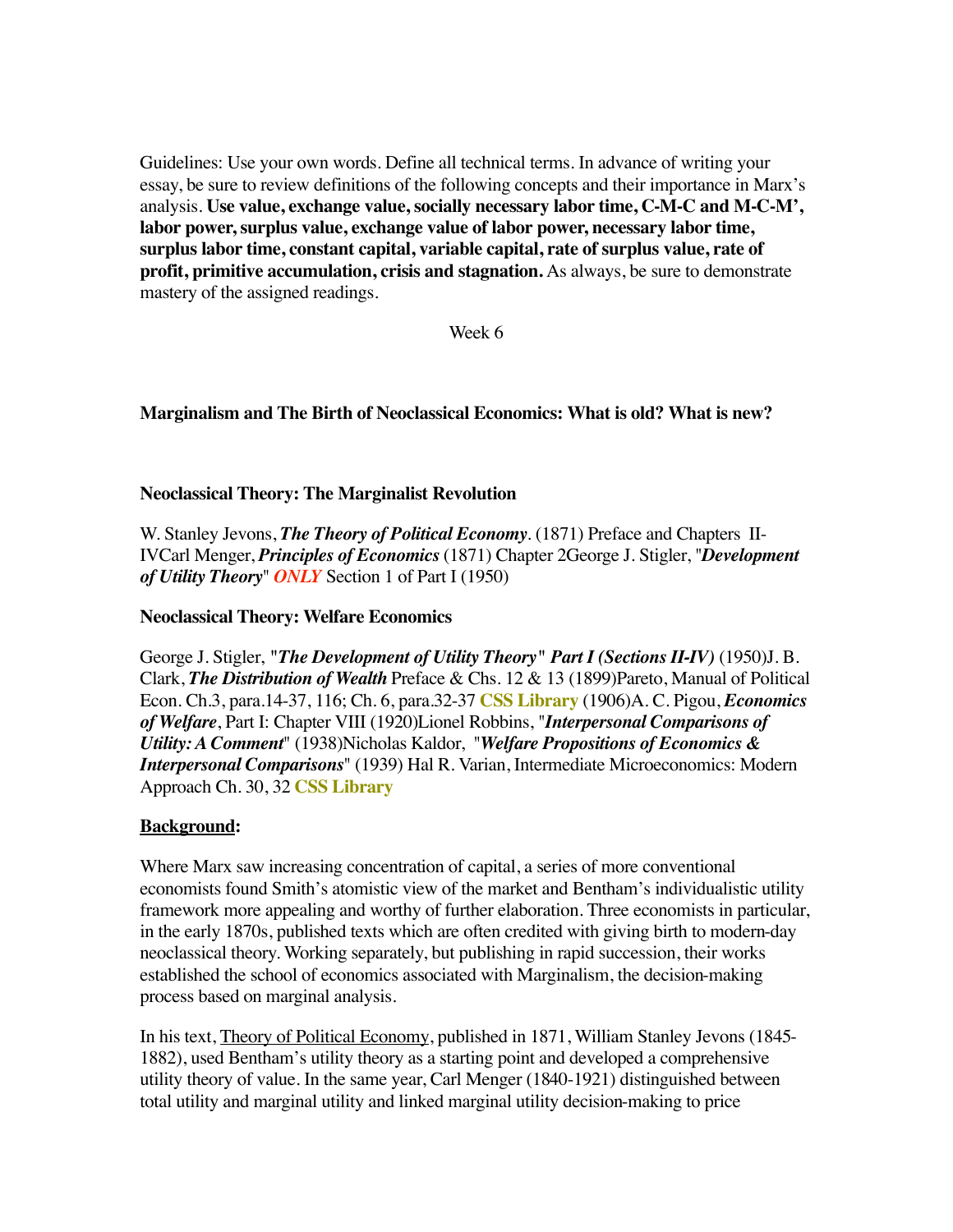determination. Soon after, Leon Walras (1834-1910) published Elements of Pure Economics (1874) in which he introduced the concept of general equilibrium analysis, a fundamental component of modern-day economic thought. In fact, the Marginalist school emerged from a broad range of theorists all moving toward a view of value and behavior based on incremental changes in utility.

Building on this Marginalist framework while harking back to Smith and Ricardo, Alfred Marshal (1842-1924) developed his own foundational view of economic theory in his Principles of Economics (1890) which eventually replaced Mill's Principles as the major English textbook in economics classrooms in this period. He combined the emerging Marginalist understanding of market mechanisms with a reformist perspective more reminiscent of John Stuart Mill. At the same time, he is largely credited with deriving the most successful link between demand analysis and the concept of diminishing marginal utility. Despite his reformist sympathies, Marshal was a believer in incremental reforms. He had faith in "economic chivalry" on the part of the rich for ridding the market of "the worst evils of poverty"

J. B. Clark (1847-1938) extended the marginal utility analysis to a theory of income distribution. While Marshal's theory relied on fixed input ratios, Clark recognized the importance of variable input ratios and the associated payments to the factors of production. Labor received its "value of marginal product" (output price x marginal product of labor) and capital earned a similar payment (output price x marginal product of capital). After all payments to factors of production were made, the expenditure on the total product was accounted for and no Marxian exploitative surplus needed to be explained.

The work of the Marginalists, sometimes referred to as "the Marginalist revolution" in economics, laid the groundwork for the developing field of "welfare economics" represented in your readings below by the readings from Vilfredo Pareto (1848-1923), Francis Edgeworth (1845-1926), A.C. Pigou (1877-1959), and Lionel Robbins (1898-1984). Pareto's work defined an optimal point as one in which no person could be made better off without another suffering a decrease in utility. Edgworth is best known in modern-day textbooks for his diagram illustrating the locus of such optimal points called "the contract curve." The specific optimum chosen depends on the initial distribution of endowments along with the shape of individual preferences in the face of relative prices. Pigou suggests that distributional issues may be addressed by the assumption of diminishing marginal utility of income. This view, however, violates the condition prohibiting interpersonal comparisons of utility. These debates are discussed in your readings by Robbins and Nicholas Kaldor (1908-1986).

The complex nature of the welfarist theories and debates makes secondary sources particularly helpful for this week of readings. Feel free, as always, to consult outside sources. I have provided some options for you. They include the remainder of the Stiglitz article, a modern textbook view of welfare economics from Hal Varian (Chapters 30 & 32) and the readings by Sen and Atkinson. Sen offers a critique of the standard view of "economic man" embodied in the welfare literature. Atkinson provides another overview of welfare economics along with a review of both Sen's critique and Sen's alternative to utility theory called "capability theory."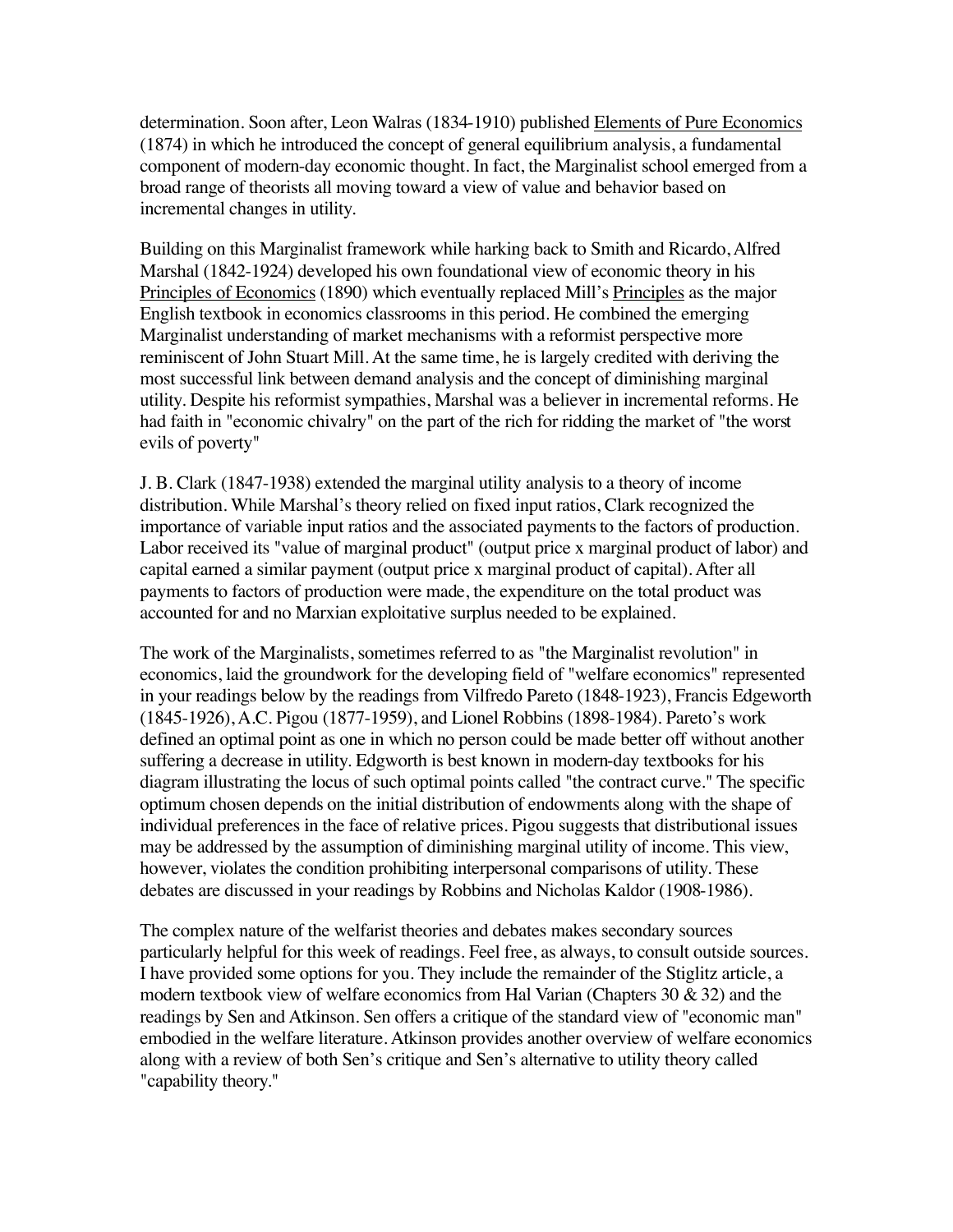**Assignment:** Comment on the following statement:

**When we speak of the "Marginalist revolution" and "welfare economics," the two words, "revolution" and "welfare" are both misnomers. In fact, Marginalism is little more than old-school utilitarianism embellished with a large doses of mathematics, and "welfare economics," because of its restrictive design, cannot really tell us anything about the nature of social welfare.**

Guidelines: Remember to use your own words. Define all technical terms. As part of your essay, you would be well advised to touch upon at least some of the following terms: cardinal utility, ordinal utility, total utility, marginal utility, indifference curves, diminishing marginal utility, Edgeworth box, contract curve, general equilibrium, Pareto optimal. As always, be sure to demonstrate mastery of the assigned readings.

*Feel free to consult outside sources on this week's material.* Here are some to start with:

George J. Stigler, "The Development of Utility Theory" *Part I (1950)* gives an overview of utility theory.

*Amartya Sen."Rational Fools"* (1977) offers a critique of the standard view of "economic man."

Anthony Atkinson "The Contributions of Amartya Sen to Welfare Economics" (1999) provides more recent overview of welfare economics, along with Sen's critiques and his alternative to utility theory called "capability theory"

Alexander Gray & A.E. Thompson The Development of Economic Doctrine,  $2<sup>nd</sup>$  ed. pp. 314-366 offers an introduction the Austrianschool origins of marginalist analysis.

Hal Varian, Intermediate Microeconomics: A Modern Approach, Ch. 30 "Exchange" and Ch. 32 "Welfare" is a modern-day textbook treatment of welfare economics including the Edgeworth box and Pareto Equilibrium.

**Week 7**

**The Nature of Capitalism - Part A:**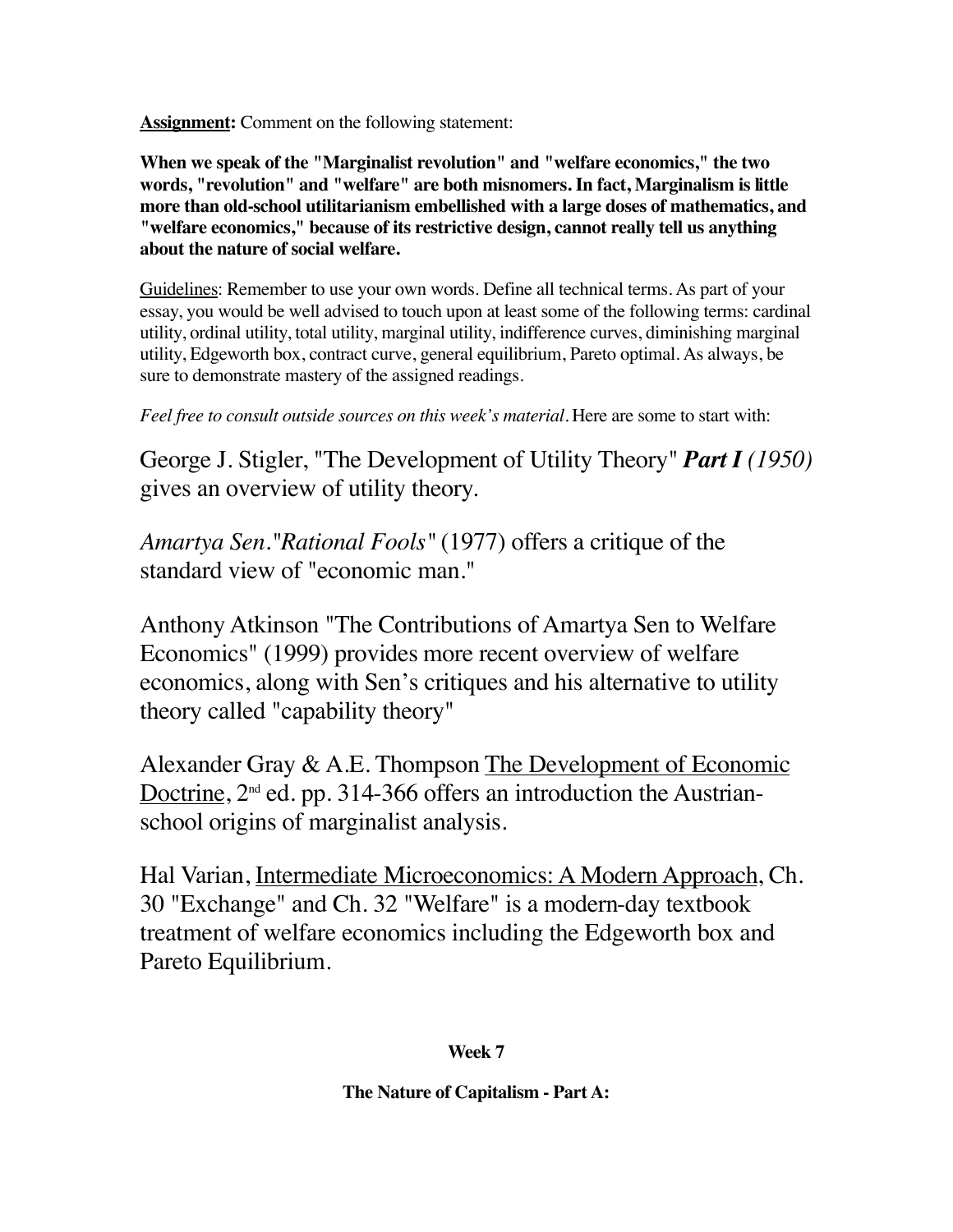## **Is Free Market Capitalism Inherently Unstable?**

#### **Capitalism and Theories of Macroeconomic Crises**

**Essential Reading for the Essay**John Maynard Keynes, *The General Theory* Chapters 1-3, 8-14, 17-19, 21, 22, 23, 24Joseph Schumpeter, "*Review of The General Theory;* **and**  *Capitalism, Socialism, and*

*Democracy (1942) Ch. 6-8, 13,14* Required Text *(If time permits, also read Ch. 1-4)*J. R. Hicks, "*Mr. Keynes' Theory of Employment* "Jacob Viner, "*Mr. Keynes on the Causes of Unemployment* "James Tobin, *Price Flexibility* and "*An Overview of the General Theory*," **CSS Library**

**Modern-Day Relevance of the Macroeconomic Debates**"Deflation Danger: Of Debt, Deflation & Denial" (Oct 12, 2002) *Electronic Reserve*Floyd Norris *High & Low Finance: Determining Who Rides the Lifeboat***Stiglitz** *FreeFall***, "Preface" and pp. 1-76 CSS Library** John Cassidy, After the Blowup **CSS Library**

#### **Radical Critiques from the Right on Macroeconomic Stability and Growth**

Debate on Monetarism: Arthur Burns, "Money Supply in the Conduct of Monetary Policy," and Friedman, "Response to Burns" **CSS Library**Debate on Supply-Side Economics: "Guide to Supply-Side Economics," and Herbert Stein, Some Supply-Side Propositions **CSS Library**

## **Background:**

This week we examine three approaches to understanding macroeconomic instability, that of Joseph Schumpeter (1883-1950), that of John Maynard Keynes (1883-1946) and that of Milton Friedman (1912-2006). In a unique manner, Schumpeter's view, while largely influenced by the Austrian tradition in economic thought, also reflects the influence of Marx. Hoping to capture the attention of those familiar with Marx's work, Schumpeter uses a similar approach and similar concepts to present a very non-Marxist, non-Keynesian view of capitalist crises. Schumpeter, like Keynes, sees macroeconomic instability as endemic to capitalist growth. However, where Keynes sees these crises as problems requiring government action, Schumpeter views the crises as healthy aspects of a dynamic capitalist system.

The General Theory, by John Maynard Keynes, revolutionized the field of economics and gave birth to modern-day macroeconomic analysis. While Keynes' significance is beyond question, understanding Keynesian economics is made difficult by the fact that we often see three very different faces of Keynes: the one speaking to us from the General Theory, the one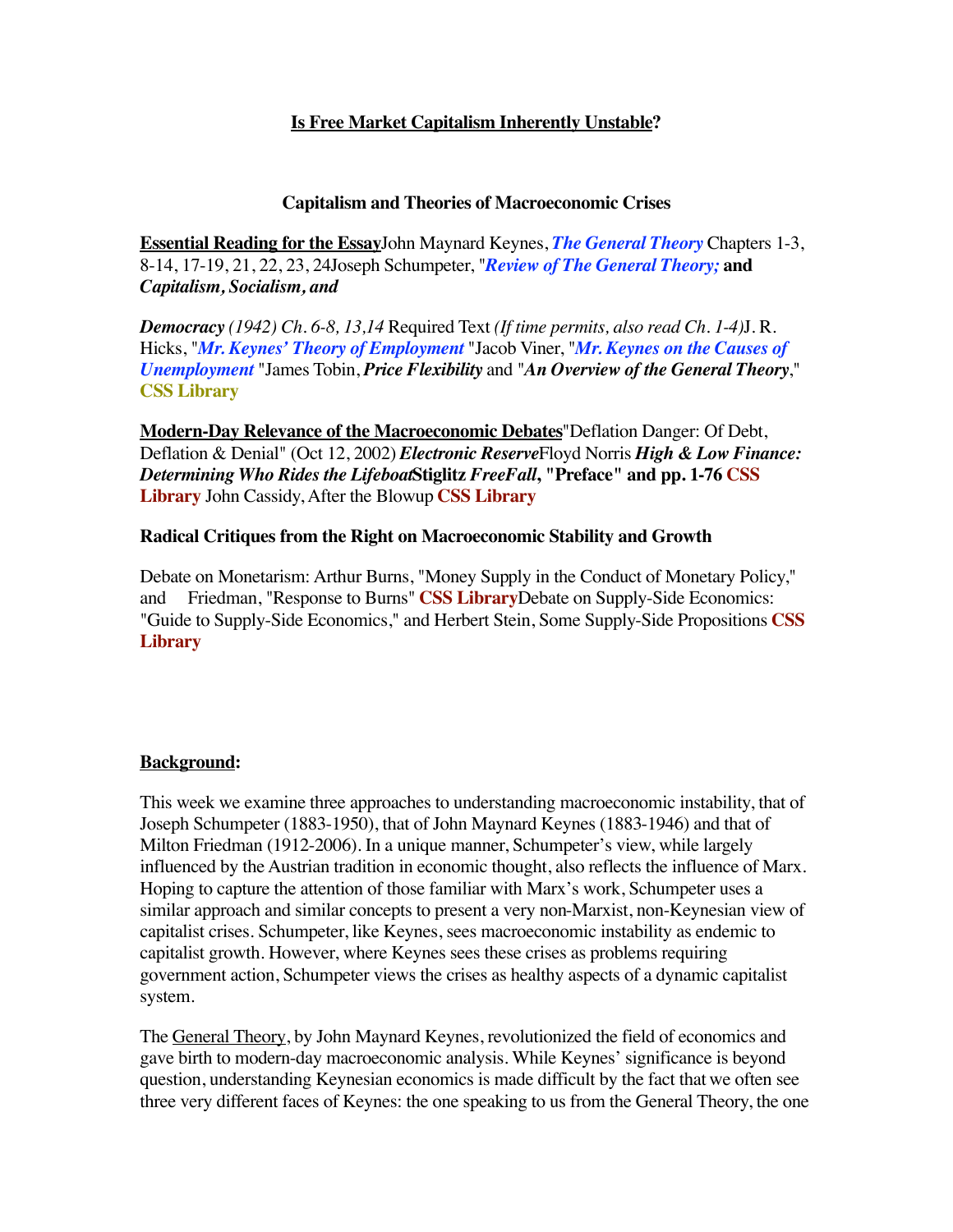pieced together by the "neoclassical-Keynesian synthesis" promoted by J. R. Hicks (1904- 1989), and the one less compatible with neoclassical analysis reflected in your readings by Nobel-prize winner James Tobin (1918-2002). Although the Hicksian approach is the model that entered the text books, it is that very same approach that was labeled "Bastardized Keynesianism" by economist Joan Robinson, a well-known contemporary of Keynes

I have added several readings illustrating the modern-day relevance of the macroeconomic debates. After finishing the essential readings for the essay, these are the selections that rank second in importance.

Finally, if you have time, the last readings introduce some radical critiques from the right on macroeconomic stability and growth. You will read a debate on inflation illustrating the monetarist perspective of Milton Friedman along with a more mainstream view of inflation from Arthur Burns. You will also read a debate on supply-side economics with the minority, supply-side view expressed in the Business Week article and a skeptical evaluation offered by mainstream, conservative economist Herbert Stein.

**Assignment:** For this week's essay, please comment on the following quote:

## **"Free-market capitalism is inherently unstable, but this instability arises from factors that cannot be effectively countered by macroeconomic fiscal and monetary policies."**

In writing your essay, make sure that you explain the Keynesian, Schumpeterian and Monetarist frameworks sufficiently for the purposes of your argument. As always, demonstrate mastery of the assigned readings. The following questions may help you focus your thoughts before you begin to organize your essay.

1. In the various readings, are the hypothesized origins of the instability the same?

- 2. Do all of the readings put equal weight on short-term and long-term analysis?
- 3. Are the policy prescriptions drastically different?
- 4. What are the impacts of entrepreneurship and investment behavior in each of the theories?
- 5. Are any of the approaches more in line with the Classical school of economic analysis?
- 6. Are any of the approaches more compatible with modern-day neoclassical analysis?

7. Can you identify the differences among the various interpretations of Keynesian economics.

## **Week 8**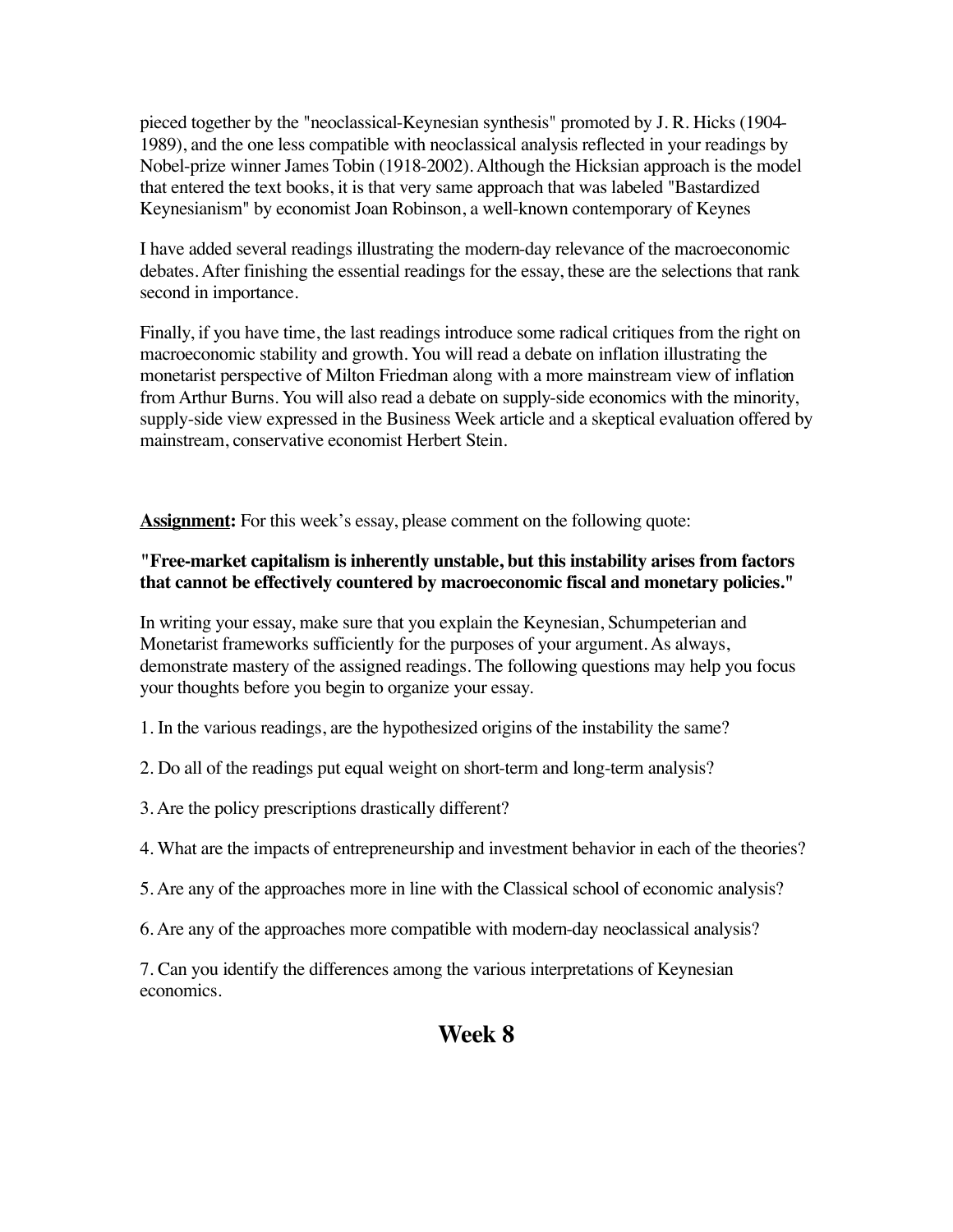## **The Nature of Capitalism – Part B:**

## **Are Consumers Sovereign Under Free-Market Capitalism?**

**Competing Views of Consumer Sovereignty:** Thorstein Veblen, *The Theory of the Leisure Class* (1899), Chs. 1-4, 7, 14Hayek, "The Use of Knowledge in Society" AER V. 35 p. 519 (1945) PDF sent by emailGalbraith "Myth of Consumer

Sovereignty"(1958)&"Countervailing Power" (1952) **CSS Library**Tibor Scitovsky, "Income and Happiness" (1976) **CSS Library**Amartya Sen "*Rational Fools*" (1977)Friedman, Free to Choose, "Who Protects the Consumer," Go to *LINK* and click on **"Volume 7"** (1980)Lebergott,

"Consumers+Critics**;**Happiness+Welfare**;**Consumer Choice**:**  Advertising"(1993) **CSS Library**Anthony Atkinson "*Contributions of Amartya Sen to Welfare Economics*" (1999)Juliet Schor, Interview on Born to Buy. Go to the following *LINK* and click on **"Listen"** (2004)Amartya Sen "The Uses and Abuses of Adam Smith" Go to *LINK* and **start at minute 3:15** ( 2010)

# **Background:**

According to the concept of consumer sovereignty, the market delivers what consumers want. But how are those wants themselves determined and, once they are satisfied, are individuals happier? Does economic growth translate into more satisfied lives? The readings in this week raise questions about what the capitalist system can be expected to deliver. Thorstein Veblen (1857-1929) sees the emergence of a leisure class, but not one that is particularly attractive. In fact, capitalism, by promoting exploit and honoring plunder, fuels a competition of conspicuous consumption. The picture that emerges is one of supercilious waste.

John Kenneth Galbraith (1908-2006) is known for his "institutional"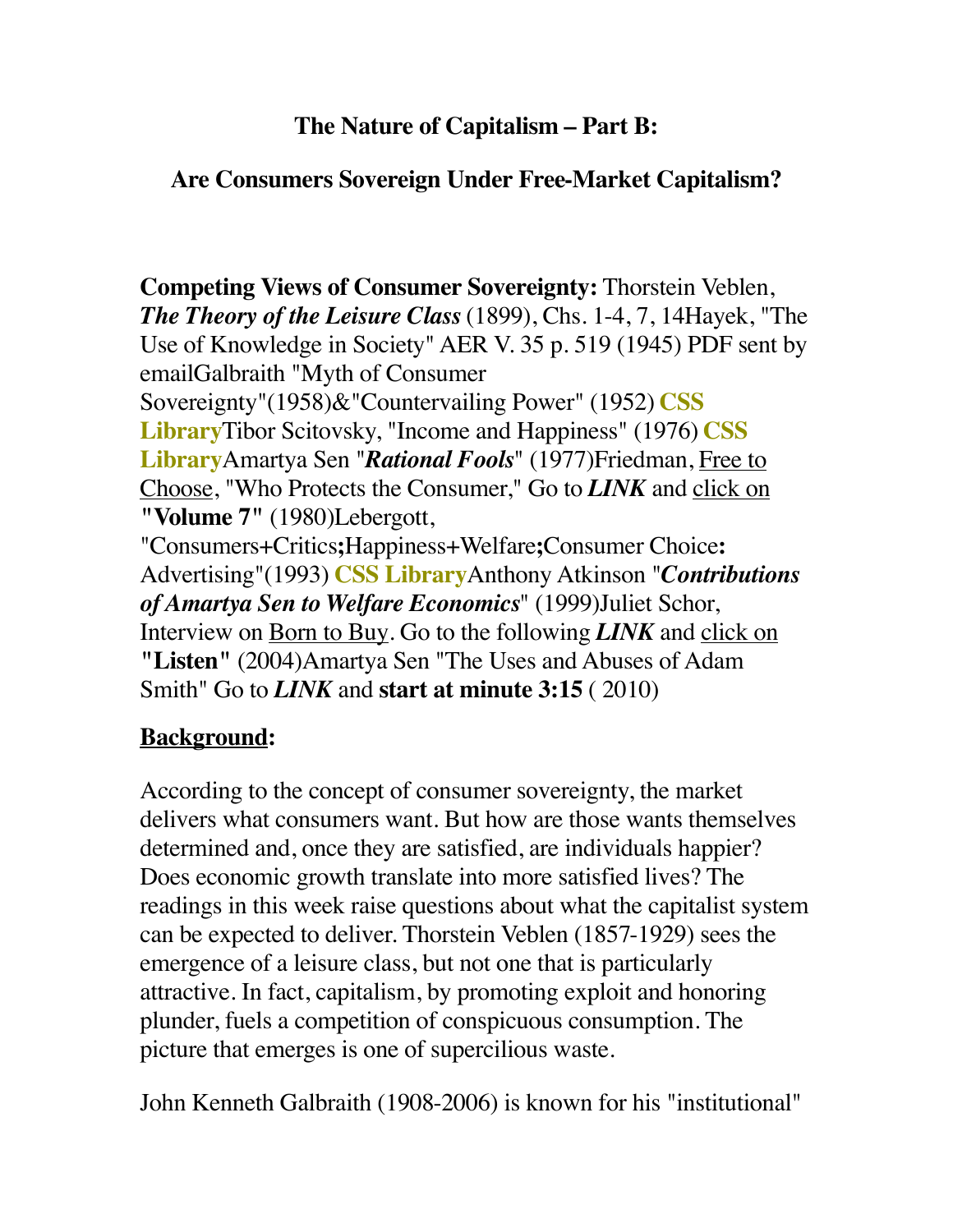approach to economic analysis. He weighs in on the concept of consumer sovereignty and finds it wanting. In another classic Galbraith piece, Galbraith argues that the performance of modernday capitalism needs to be understood as a process of continuing tension among distinct countervailing powers. One of those countervailing powers comes from union activity. Although neoclassical theory elevates the consumer to a sovereign power, it has much less to say about the satisfaction of the individual-asworker. Yet the typical individual is both consumer and producer. In fact, many consumers spend more than half of their adult lives at work. As such, the circumstances of the consumer and the conditions of the worker might deserve equal importance in the economic analysis of well being.

Tibor Scitovsky (1910-2002) investigates the supposed link between higher income and increased happiness, raising serious questions about the impact of income on contentment with life. Meanwhile, Stanley Lebergott (1918-2009) harks back to a more traditional faith in free market capitalism. Legergott claims that competitive-market responsiveness to consumer choice serves as the basis for the most favorable outcomes. A very different view comes from Nobel-award winner Amartya Sen. In "Rational Fools: A Critique of the Behavioral Foundations of Economic Theory," Sen offers a penetrating critique of the standard view of "economic man" embodied in neoclassical analysis. Anthony B. Atkinson provides an overview of Sen's critique and an introduction to Sen's alternative to utility analysis, an approach called "capability theory." Sen's capability theory suggests a distinctly new perspective on issues of economic development and well-being. Behind the capability approach is a definition of freedom that is quite opposed to that put forth by the Chicago school of economics and laissez-faire philosophy.

**Assignment:** For this week's essay, please comment on the following statement.